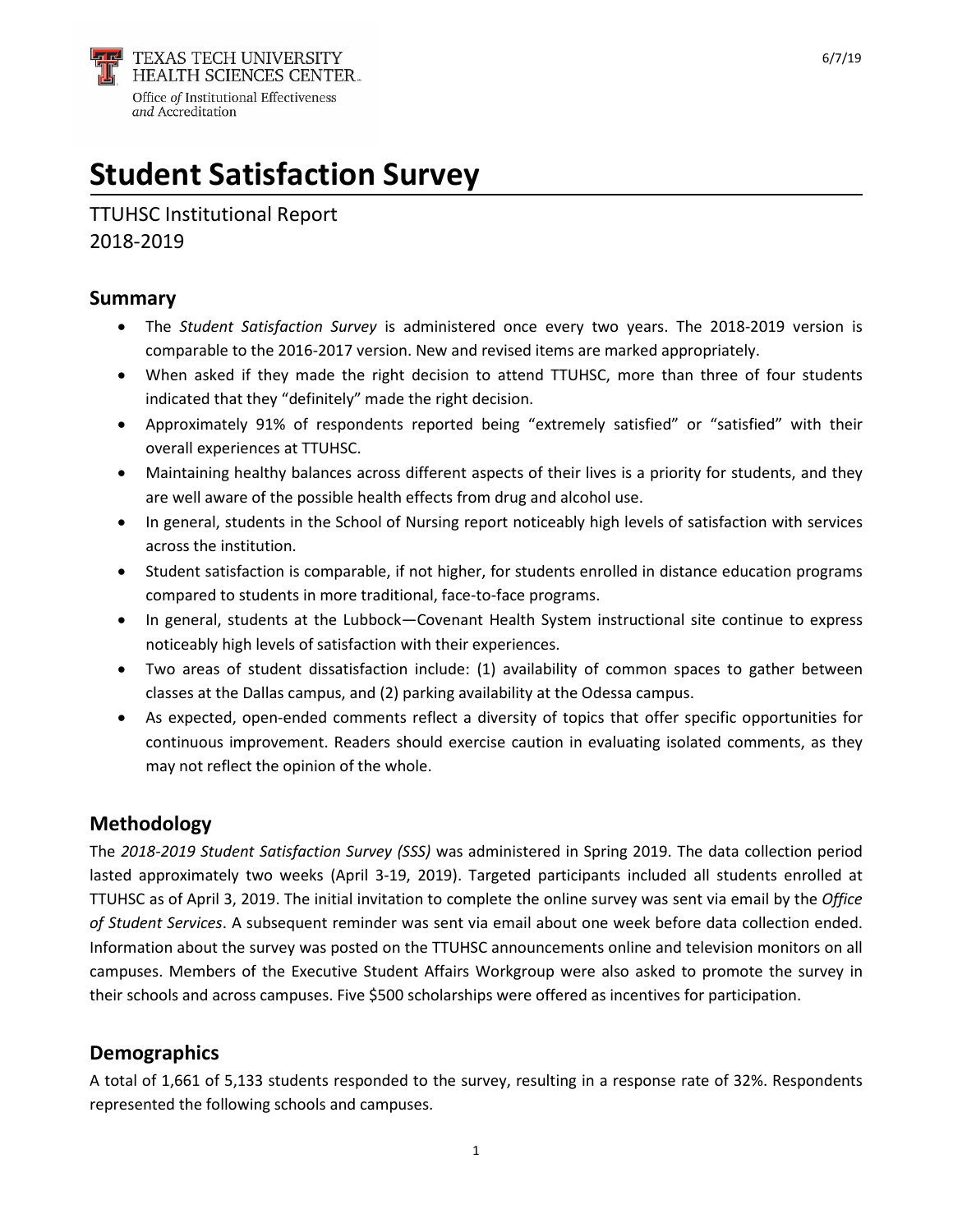| <b>SCHOOL</b>                                 | <b>CAMPUS</b>                               |
|-----------------------------------------------|---------------------------------------------|
| Graduate School of Biomedical Sciences (GSBS) | Abilene (ABL)                               |
| $\bullet$                                     | $\bullet$                                   |
| School of Health Professions (SHP)            | Amarillo (AMA)                              |
| $\bullet$                                     | ٠                                           |
| School of Medicine (SOM)                      | Dallas (DAL)                                |
| $\bullet$                                     | ٠                                           |
| School of Nursing (SON)                       | Lubbock (LBB)                               |
| $\bullet$                                     | $\bullet$                                   |
| School of Pharmacy (SOP)                      | Lubbock-Covenant Health System (LBB-COV)    |
| $\bullet$                                     | $\bullet$                                   |
|                                               | Midland (MDL)<br>$\bullet$                  |
|                                               | Odessa (ODS)<br>٠                           |
|                                               | Distance education (DIST) <sup>a</sup><br>٠ |

*<sup>a</sup> Respondents were classified as distance education students if they self-reported that 50% or more of their coursework is completed through distance education.*

*Figure 1* illustrates the percent of survey respondents by school in comparison to the percent of students enrolled by school in Spring 2019. Survey respondents were appropriately represented in GSBS, SOM, and SOP. SHP students constituted a higher percent of survey respondents than expected, whereas SON respondents were underrepresented in comparison to the student population.



*Figure 2* illustrates the percent of survey respondents by campus in comparison to the percent of students enrolled by campus in Spring 2019. Survey respondents were appropriately represented in Abilene, Amarillo, Dallas, Lubbock-Covenant, Midland, and Odessa. Students based on the Lubbock campus constituted a higher percent of survey respondents than expected, whereas distance students were underrepresented in the survey. This may be due, in large part, to student perception. Some distance students affiliated themselves with a specific campus even though they are enrolled in a distance education program.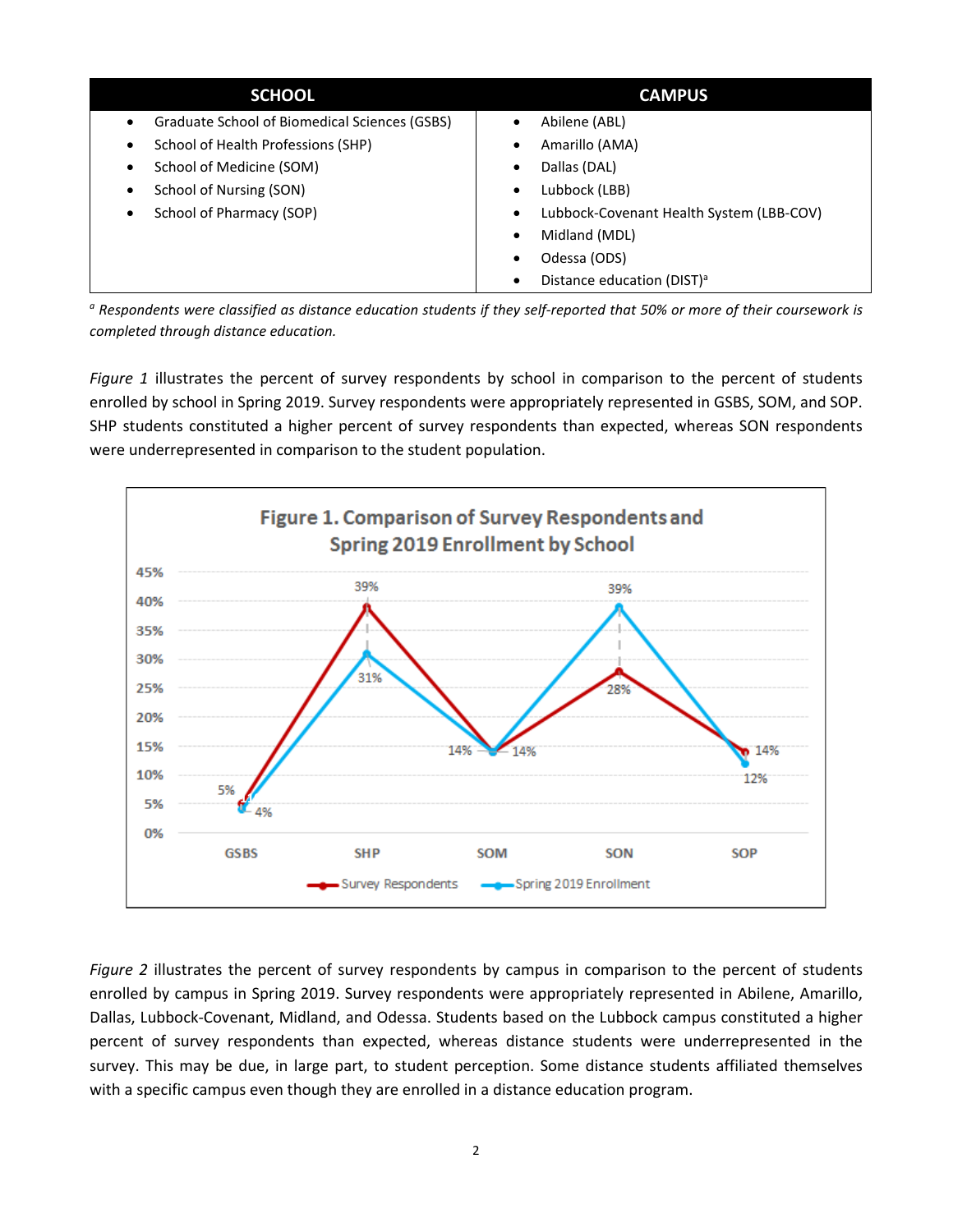

#### **Results**

**Quantitative Data.** Students indicated their overall satisfaction with their experiences at TTUHSC using a 5 point scale *(5=Extremely satisfied, 4=Satisfied, 3=Neither satisfied nor dissatisfied, 2=Dissatisfied, and 1=Extremely dissatisfied)*. Approximately 91% of respondents reported being "extremely satisfied" or "satisfied." See *Figure 3.*



When asked if they felt like they made the right decision to attend TTUHSC, students responded favorably. More than three of four students indicated that they "definitely" made the right decision. See *Figure 4*.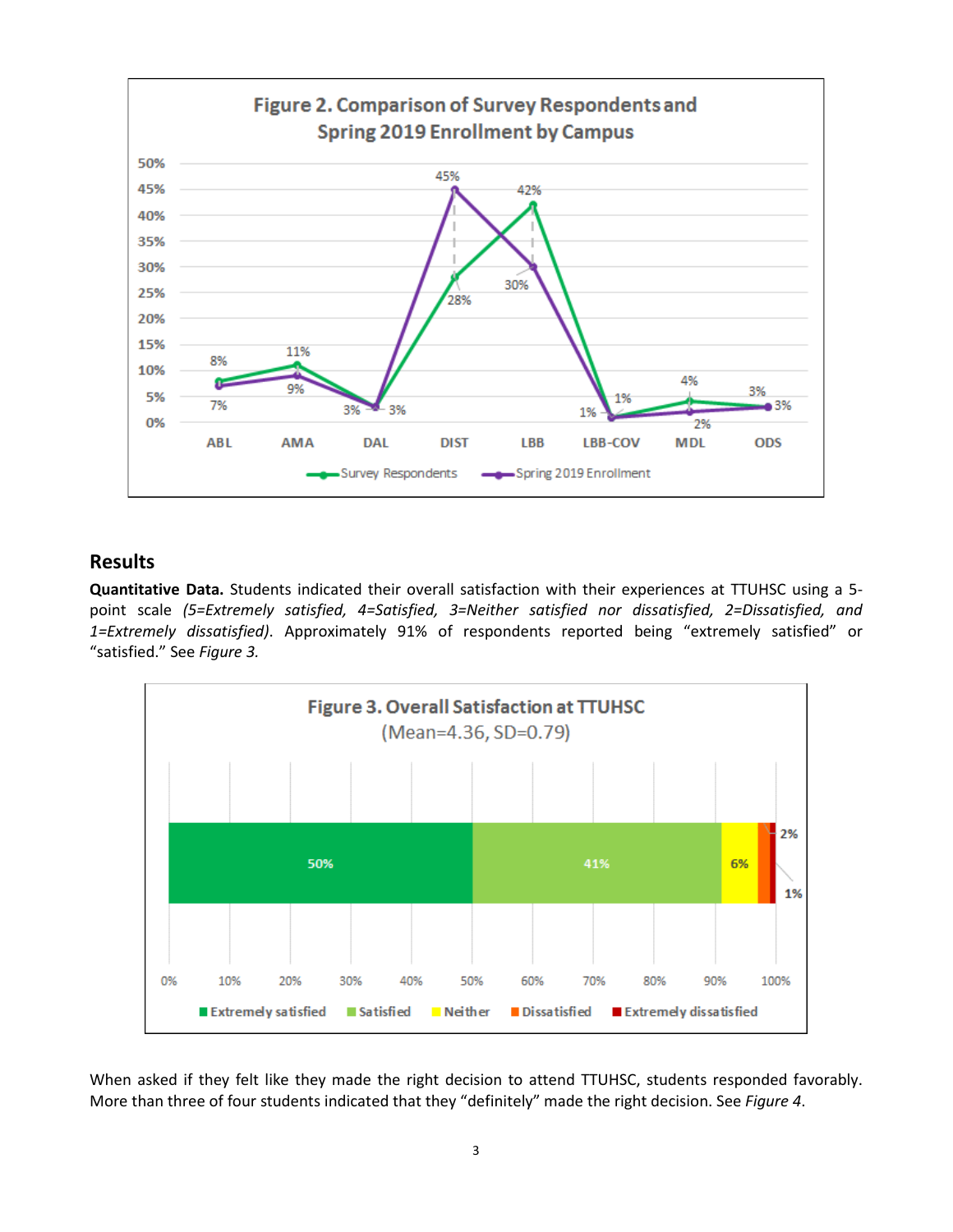

For the remainder of the survey items, students were asked to indicate their level of satisfaction using a 5 point scale *(5=Extremely satisfied, 4=Satisfied, 3=Neutral, 2=Dissatisfied, and 1=Extremely dissatisfied*). In the *Student Life* section, students were asked to indicate their level of agreement with several statements using a 5-point scale (*5=Strongly agree, 4=Agree, 3=Neutral, 2=Disagree, and 1=Strongly Disagree*). Respondents were also given a *Not Applicable* option for some items. New and revised items have been marked appropriately.

For all items, the possible range of means is 1.00-5.00. All means are color-coded to highlight areas of strength and potential improvement (**Red:** ≤1.99, **Yellow:** 2.00-2.99, **White:** 3.00-4.49, **Green:** ≥4.50).

> **Institutional Results (pp. 6-17):** *Appendix A* presents survey results for the institution as a whole. For each item, the following data are provided:

- Mean level of satisfaction/agreement
- Standard deviation
- Total number of respondents for the scaled responses
- Color-coded graph illustrating the distribution of responses

**Results by School (pp. 18-24):** *Appendix B* presents survey results according to school. For each item, the following data are provided:

- Mean level of satisfaction/agreement
- Standard deviation
- Total number of respondents for the scaled responses

**Results by Campus (pp. 25-32):** *Appendix C* presents survey results according to campus. For each item, the following data are provided:

- Mean level of satisfaction/agreement
- Standard deviation
- Total number of respondents for the scaled responses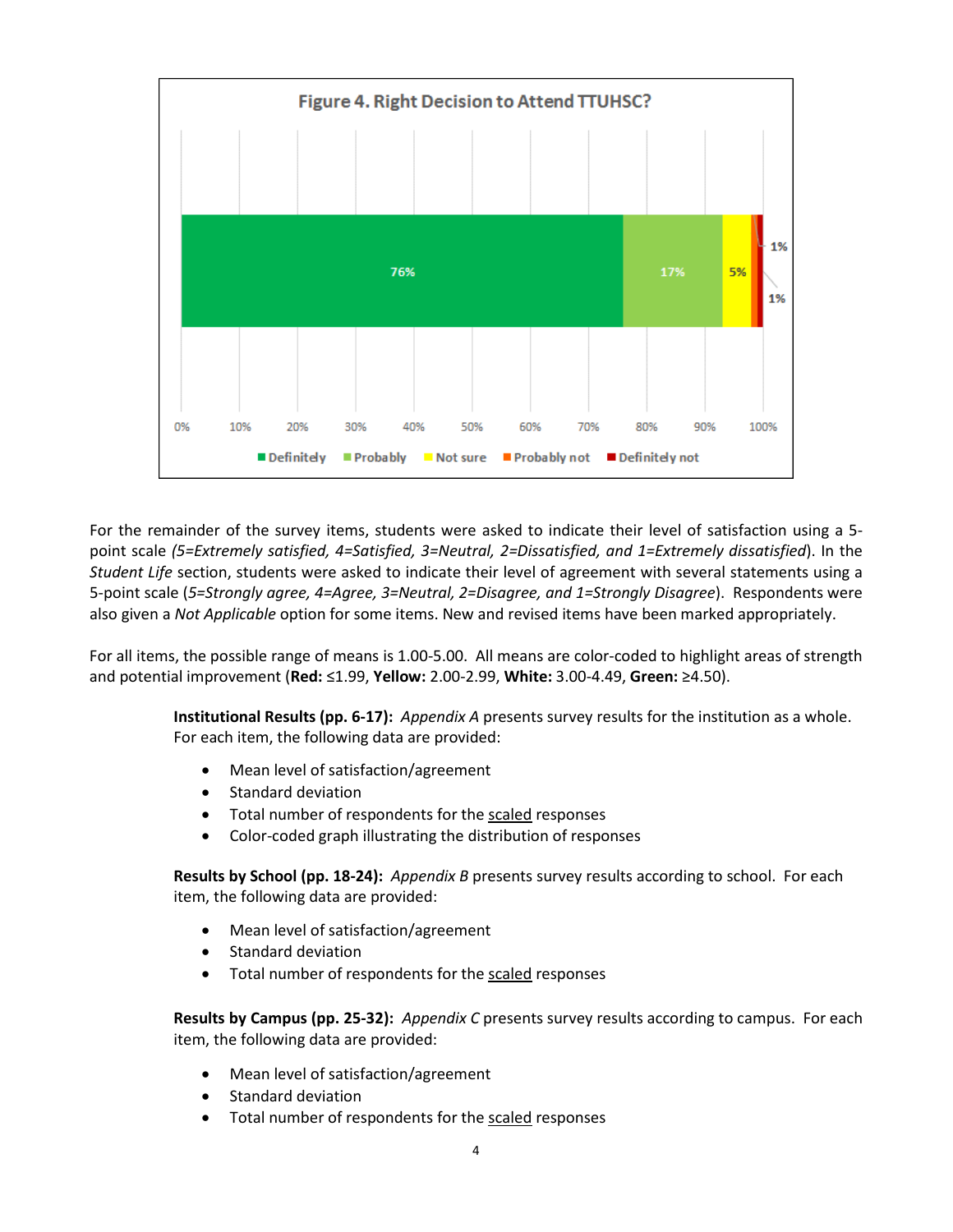**Qualitative Data.** As part of the survey, students were given an opportunity to provide open-ended comments in response to the following prompts:

- *1) What do you like most about TTUHSC?*
- *2) How can we improve your experiences at TTUHSC?*

Respondents provided 1,131 comments to the first prompt and 836 comments to the second prompt. Any comments which indicated the student did not have a comment (e.g., *N/A*, *none*) or were otherwise not useful (e.g., *all*, *nothing*) were eliminated. Due to the sensitive nature of some comments, actual comments will be provided to selected institutional leaders only. They will determine how best to distribute them in their respective areas. Due to time constraints, no qualitative analyses have been conducted on these data.

#### **Conclusion**

More often than not, it is difficult to determine what to do with information collected from general surveys like the *Student Satisfaction Survey*. It is one thing to collect the data—it is another thing entirely to use the information to promote continuous improvement. The first step in this process is to put the current data into context. Consider the following questions:

- Do these results support other existing data?
- Does additional information need to be gathered? (*e.g., follow-up surveys, focus groups, interviews*)

Once you have gained an appropriate perspective, identify an area of potential improvement or strength upon which to build. Consider what your desired outcome will be. Then, identify and implement a potential strategy for improvement. After a reasonable timeframe, evaluate whether the strategy has been successful. Did you achieve the desired outcome?

Continuous improvement is a process. Sometimes strategies for improvement will be successful—sometimes they will not. Although the ultimate outcome is indeed important, what is equally critical is the documentation of your efforts to make those improvements. Contact the *Office of Institutional Effectiveness and Accreditation* for additional guidance in this process.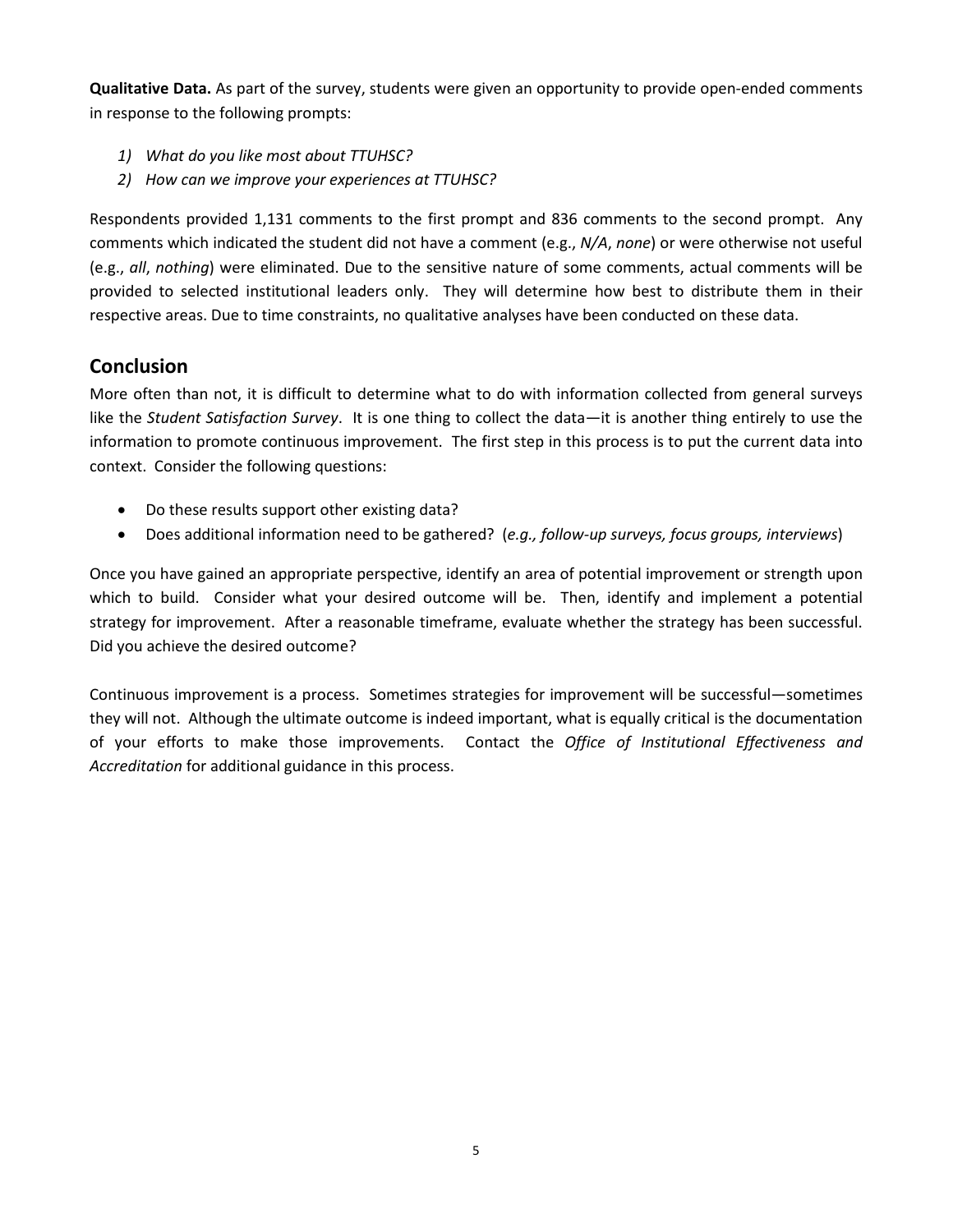## **APPENDIX A. INSTITUTIONAL RESULTS**

| <b>General Academics</b>                                             | Mean <sup>a</sup> | <b>SD</b><br>n | <b>Distribution</b> |
|----------------------------------------------------------------------|-------------------|----------------|---------------------|
| Clarity of student expectations in my courses                        | 4.31              | 0.78<br>1,661  |                     |
|                                                                      |                   | 0.90           |                     |
| Effectiveness of teaching strategies used by my professors           | 4.12              | 1,661          |                     |
| Quality of instructional materials used to enhance my learning       | 4.20              | 0.87           |                     |
|                                                                      |                   | 1,661          |                     |
| Academic advisor's knowledge of program requirements                 | 4.39              | 0.83           |                     |
|                                                                      |                   | 1,661          |                     |
| Faculty/staff knowledge of career opportunities in my field of study | 4.32              | 0.84           |                     |
|                                                                      |                   | 1,661          |                     |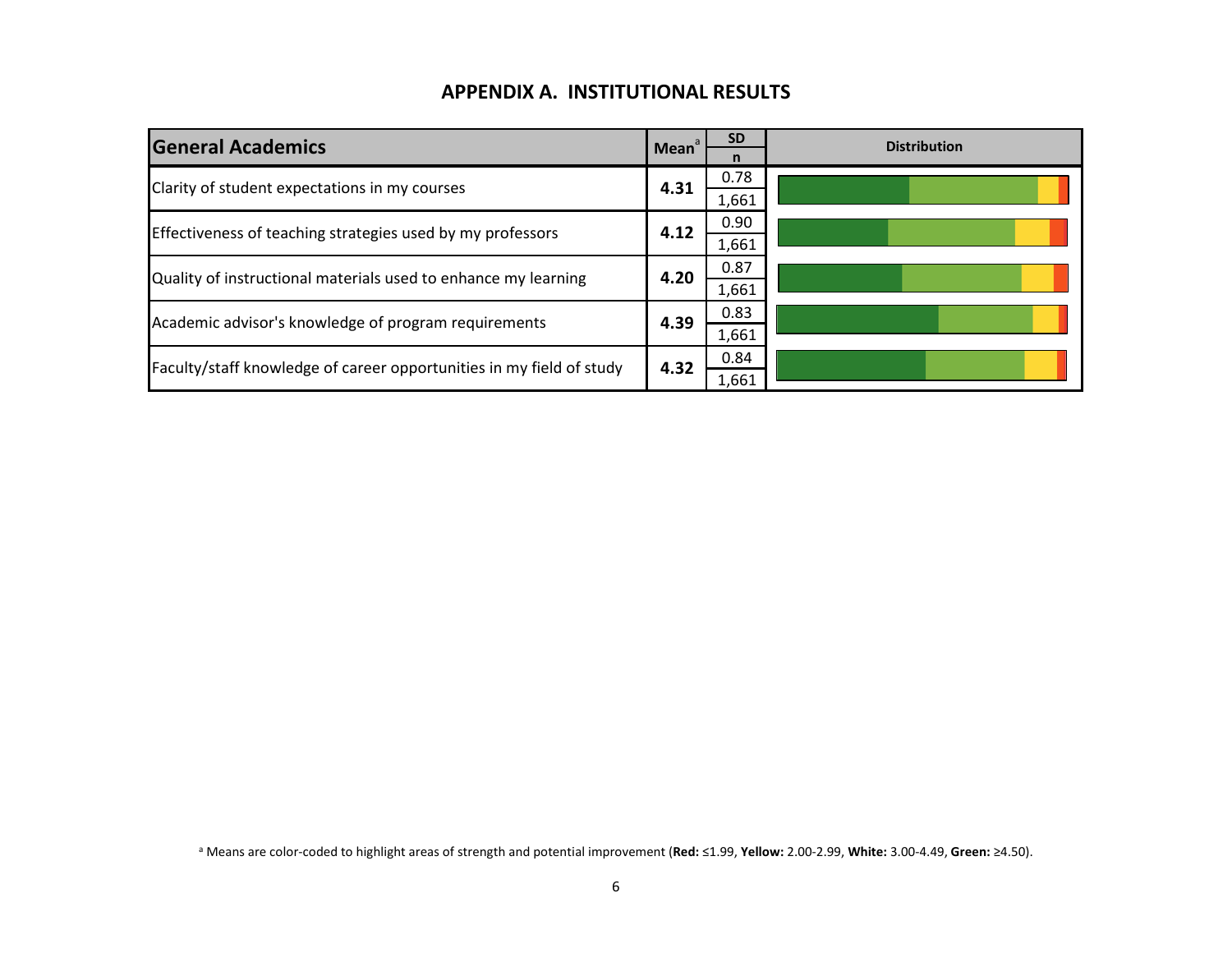**Interprofessional education** occurs when students from two or more professions learn about, from, and with each other to enable effective collaboration and improve health outcomes. Once students understand how to work interprofessionally, they are ready to enter the workplace as members of collaborative practice teams.

| <b>Interprofessional Education</b>                                                            | Mean <sup>a</sup> | <b>SD</b> | <b>Distribution</b> |
|-----------------------------------------------------------------------------------------------|-------------------|-----------|---------------------|
|                                                                                               |                   | n         |                     |
| Degree to which TTUHSC advocates for interprofessional practice and                           |                   | 0.82      |                     |
| education in order to prepare you to be a collaborative clinician,<br>educator, or researcher | 4.39              | 1,655     |                     |
| Degree to which learning opportunities about interprofessional                                |                   | 0.88      |                     |
| education and practice are integrated throughout your program's<br><b>curriculum</b>          | 4.28              | 1,655     |                     |
| Development of the interprofessional knowledge, skills, and values                            | 4.34              | 0.81      |                     |
| needed to work collaboratively with others                                                    |                   | 1,655     |                     |
| Quantity of interprofessional education and practice learning activities                      | 4.23              | 0.90      |                     |
| offered at TTUHSC                                                                             |                   | 1,655     |                     |
| Quality of interprofessional education and practice learning activities                       | 4.19              | 0.97      |                     |
| offered at TTUHSC                                                                             |                   | 1,655     |                     |
| Variety of interprofessional education and practice learning activities                       |                   | 0.94      |                     |
| offered at TTUHSC                                                                             | 4.14              | 1,655     |                     |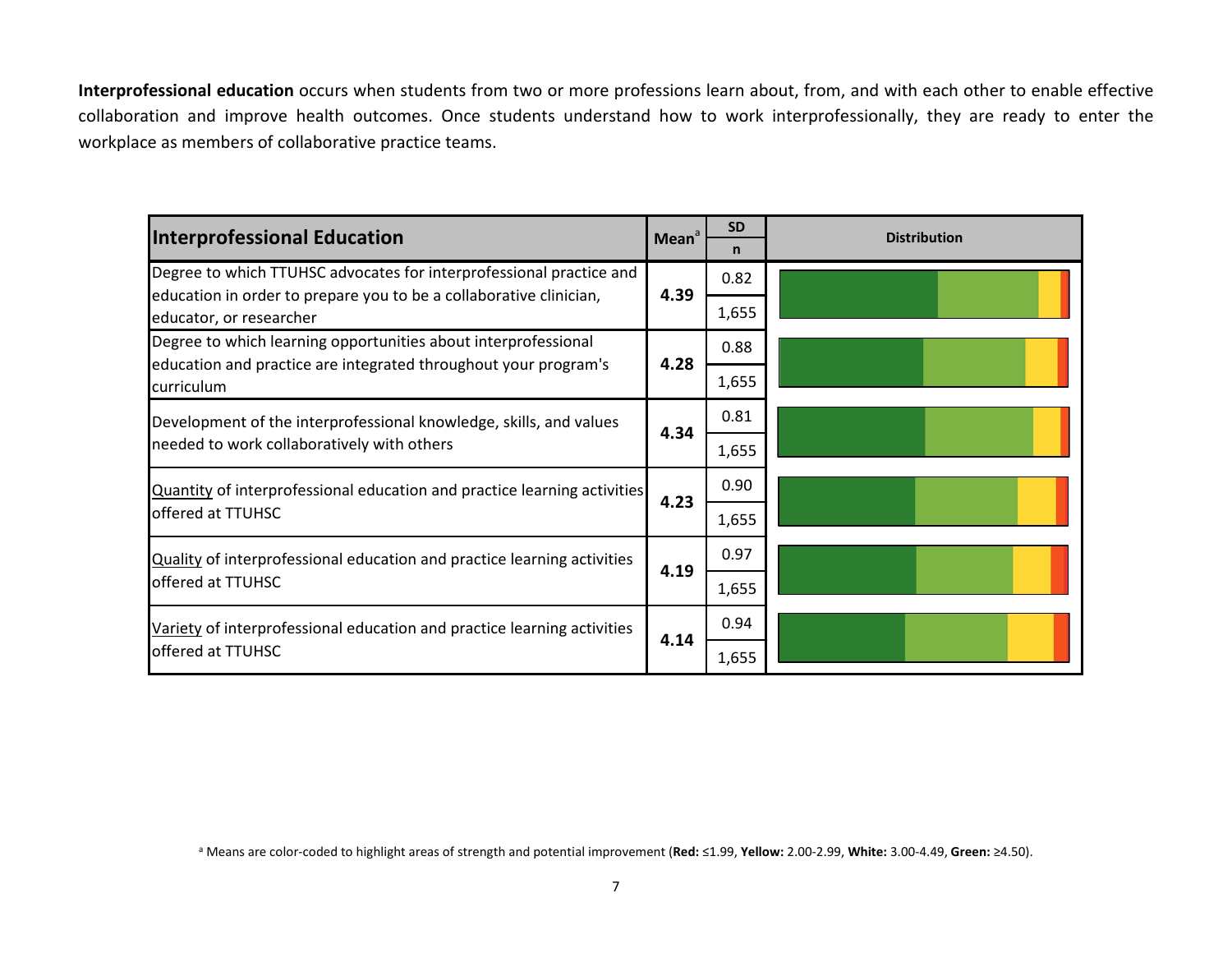| Technology                                                                                                                   | <b>Mean</b> | <b>SD</b><br>n | <b>Distribution</b> |
|------------------------------------------------------------------------------------------------------------------------------|-------------|----------------|---------------------|
| Reliability of the learning management system (i.e., Sakai, Canvas)                                                          | 4.24        | 0.87<br>1,647  |                     |
| Reliability of wireless connection (i.e., HSC-AIR) on my campus                                                              | 4.17        | 0.91<br>1,493  |                     |
| Quality of audio-video equipment used in my classrooms                                                                       | 3.93        | 1.03<br>1,481  |                     |
| Availability of TTUHSC IT Solution Center staff to assist with my<br>technology needs                                        | 4.27        | 0.86<br>1,521  |                     |
| Knowledge/skill of TTUHSC IT Solution Center technicians                                                                     | 4.26        | 0.88<br>1,515  |                     |
| Usefulness of information provided in SolveIT, TTUHSC's searchable<br>database for common technology questions and solutions | 4.13        | 0.93<br>1,340  |                     |
| Usability of the TTUHSC website overall                                                                                      | 4.11        | 0.97<br>1,637  |                     |
| Availability of your school's technology support staff                                                                       | 4.29        | 0.83<br>1,541  |                     |
| Knowledge/skill of your school's technology support staff                                                                    | 4.29        | 0.85<br>1,546  |                     |
| Usability of your school's website                                                                                           | 4.15        | 0.94<br>1,633  |                     |
| Overall perception of technology at TTUHSC (NEW)                                                                             | 4.20        | 0.87<br>1,638  |                     |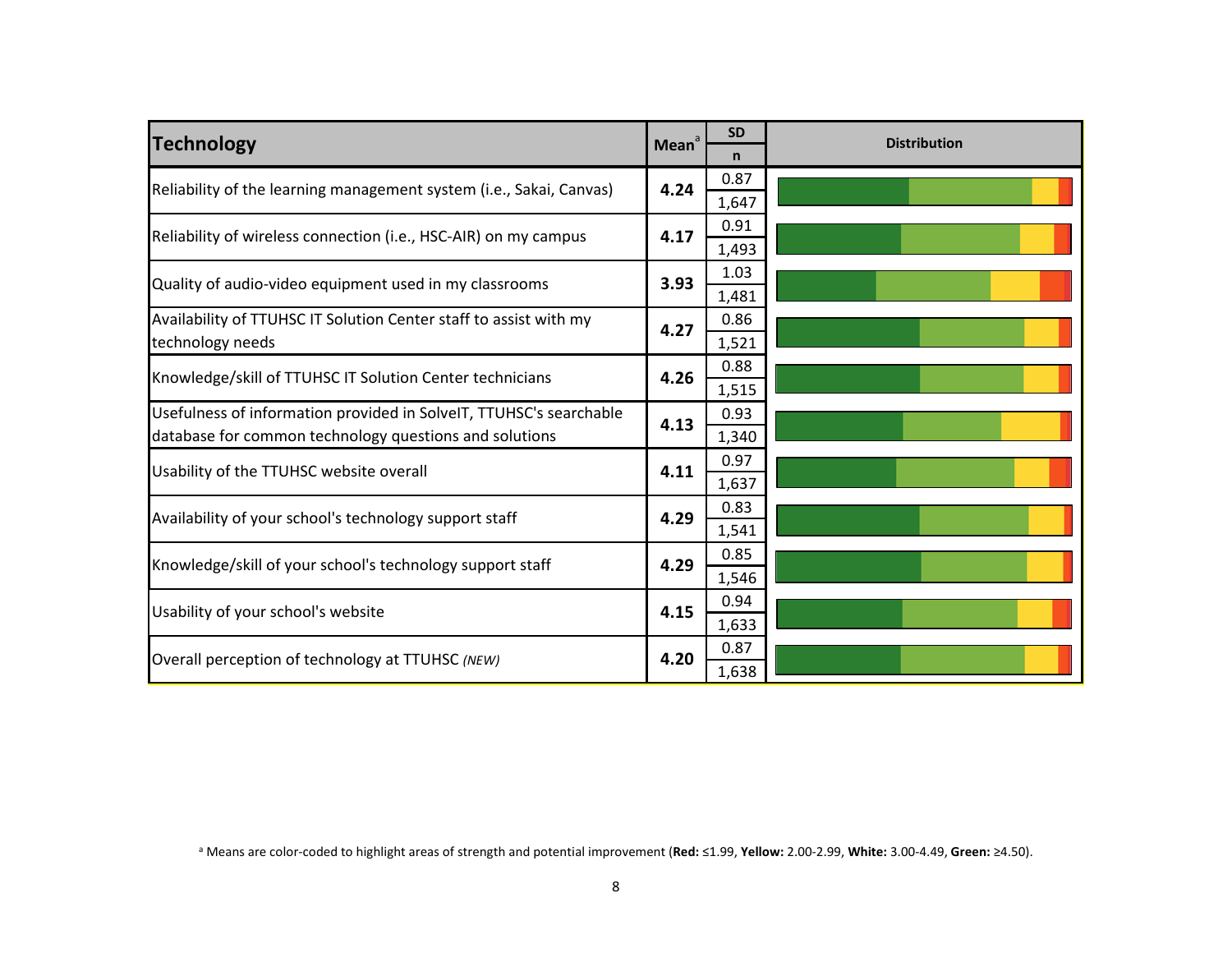| <b>Physical Environment</b>                                                 | Mean <sup>a</sup> | <b>SD</b><br>n | <b>Distribution</b> |
|-----------------------------------------------------------------------------|-------------------|----------------|---------------------|
| General adequacy of classrooms                                              | 4.24              | 0.80<br>1,334  |                     |
| Adequacy of study facilities, excluding the library                         | 3.95              | 1.10<br>1,307  |                     |
| Availability of common spaces for students to congregate between<br>classes | 3.86              | 1.15<br>1,304  |                     |
| Cleanliness of campus buildings                                             | 4.48              | 0.70           |                     |
| Safety/security in campus buildings, excluding the library                  | 4.35              | 1,366<br>0.78  |                     |
| Safety/security outside of campus buildings, including parking lots         | 4.12              | 1,348<br>0.97  |                     |
| Parking availability                                                        | 3.75              | 1,353<br>1.19  |                     |
|                                                                             |                   | 1,361          |                     |

The **Office of Student Business Services** coordinates payment of tuition and fees, answers billing questions, and oversees payment plans.

| <b>Student Business Services</b>                    |       | <b>SD</b> | <b>Distribution</b> |  |
|-----------------------------------------------------|-------|-----------|---------------------|--|
|                                                     | Mean  |           |                     |  |
| Professionalism of employees (REVISED WORDING)      | 4.40  | 0.74      |                     |  |
|                                                     |       | 1,503     |                     |  |
| Accuracy of information provided by staff           | 4.38  | 0.78      |                     |  |
|                                                     | 1,502 |           |                     |  |
|                                                     |       |           | 0.77                |  |
| Speed/response time for services (REVISED WORDING)  | 4.37  | 1,505     |                     |  |
| 4.35                                                | 0.82  |           |                     |  |
| Convenience of accessing services/information (NEW) |       | 1,516     |                     |  |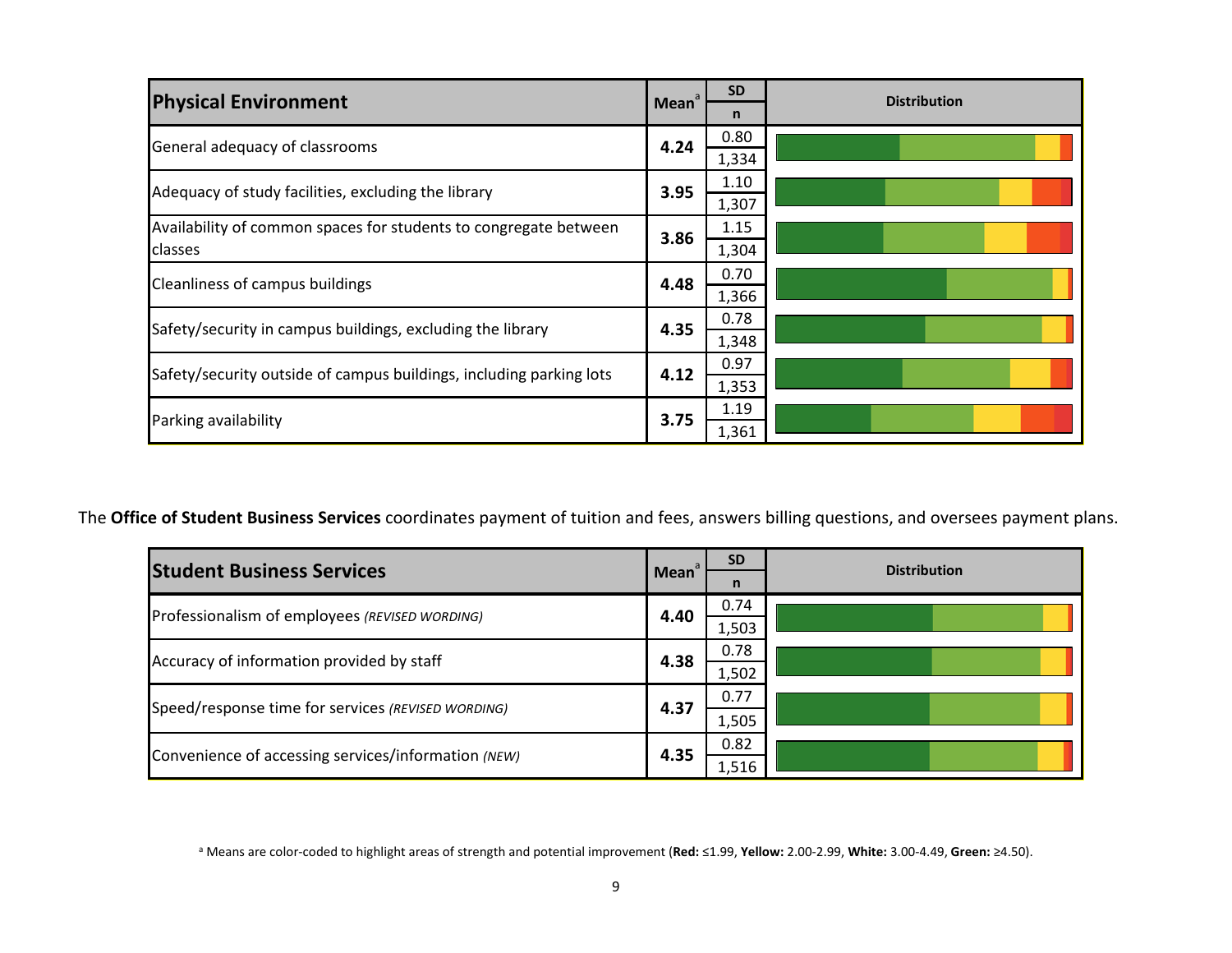| <b>General Library</b>                                                  | Mean <sup>a</sup> | <b>SD</b>    | <b>Distribution</b> |
|-------------------------------------------------------------------------|-------------------|--------------|---------------------|
|                                                                         |                   | $\mathsf{n}$ |                     |
| Availability of librarians via multiple communication methods (i.e., in | 4.23              | 0.84         |                     |
| person, telephone, email, text, live chat)                              |                   | 1,313        |                     |
|                                                                         |                   | 0.85         |                     |
| Helpfulness of librarians in responding to my questions                 | 4.23              | 1,241        |                     |
|                                                                         | 0.82              |              |                     |
| Availability of appropriate online databases for my field of study      | 4.34              | 1,540        |                     |
|                                                                         | 4.32              | 0.81         |                     |
| Availability of appropriate online journals for my field of study       |                   | 1,545        |                     |
|                                                                         |                   | 0.88         |                     |
| 4.22<br>Availability of appropriate e-books for my field of study       | 1,474             |              |                     |
|                                                                         |                   | 0.79         |                     |
| Overall perception of services provided by the library (NEW)            | 4.31              | 1,519        |                     |

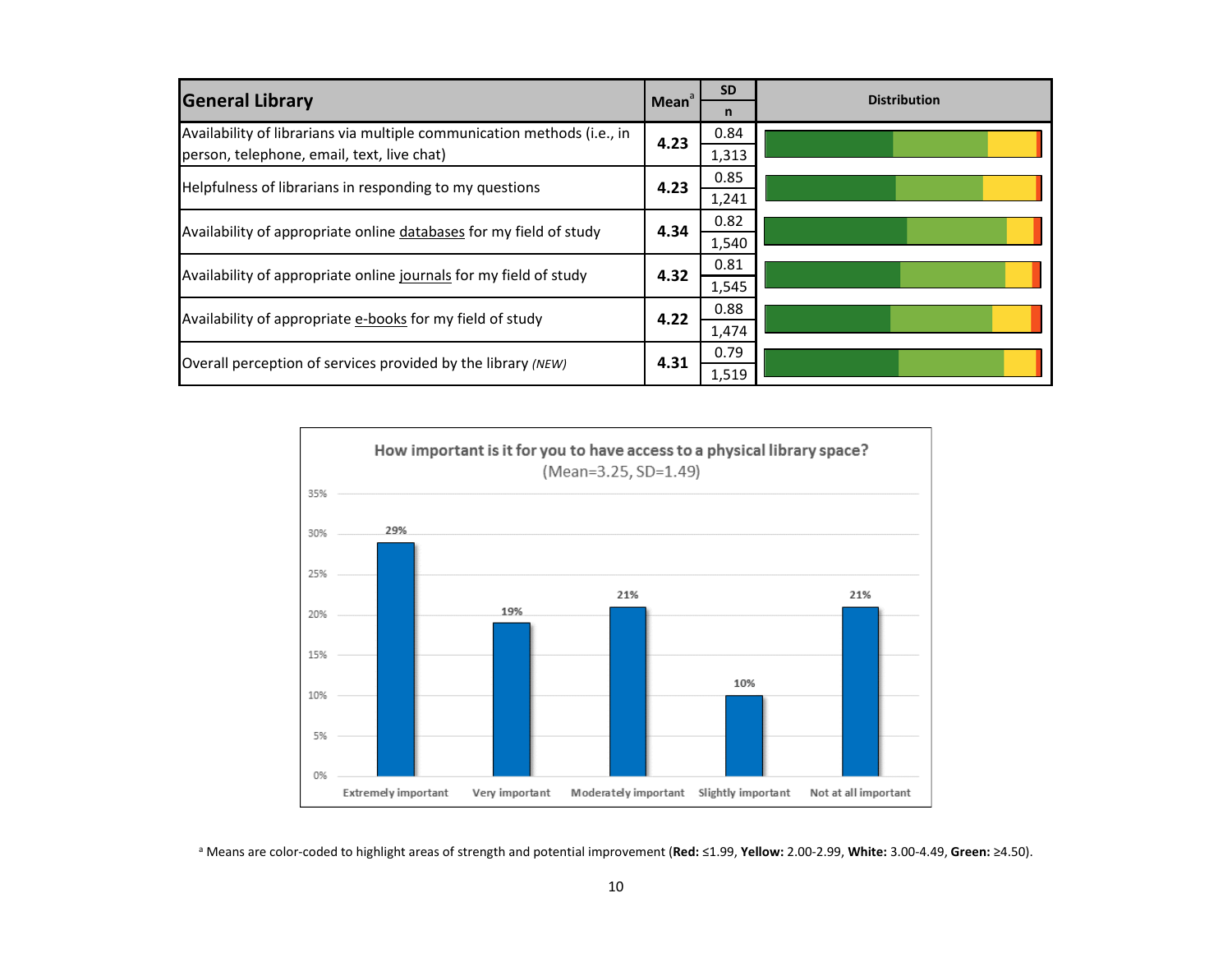

| <b>Physical Library</b>                     |      | <b>Lubbock</b> |      | <b>Amarillo</b> |      | <b>Odessa</b> |  |  |
|---------------------------------------------|------|----------------|------|-----------------|------|---------------|--|--|
| Hours of operation                          | 3.97 | 1.00           | 3.83 | 1.02            | 3.42 | 1.35          |  |  |
|                                             |      | 728            |      | 101             |      | 59            |  |  |
| Availability of resource materials on-site  |      | 0.73           | 3.95 | 0.91            | 4.18 | 0.81          |  |  |
|                                             | 4.21 | 695            |      | 99              |      | 60            |  |  |
| Availability of computers for your use      | 4.24 | 0.77           | 3.86 | 1.09            | 4.36 | 0.67          |  |  |
|                                             |      | 688            |      | 93              |      | 58            |  |  |
| Adequacy of study facilities in the library |      | 0.98           | 3.86 | 1.09            | 3.90 | 1.05          |  |  |
|                                             | 4.02 | 721            |      | 101             |      | 60            |  |  |
| Safety/security in the library              | 4.23 | 0.83           |      | 0.93            | 4.33 | 0.68          |  |  |
|                                             |      | 718            | 4.15 | 100             |      | 60            |  |  |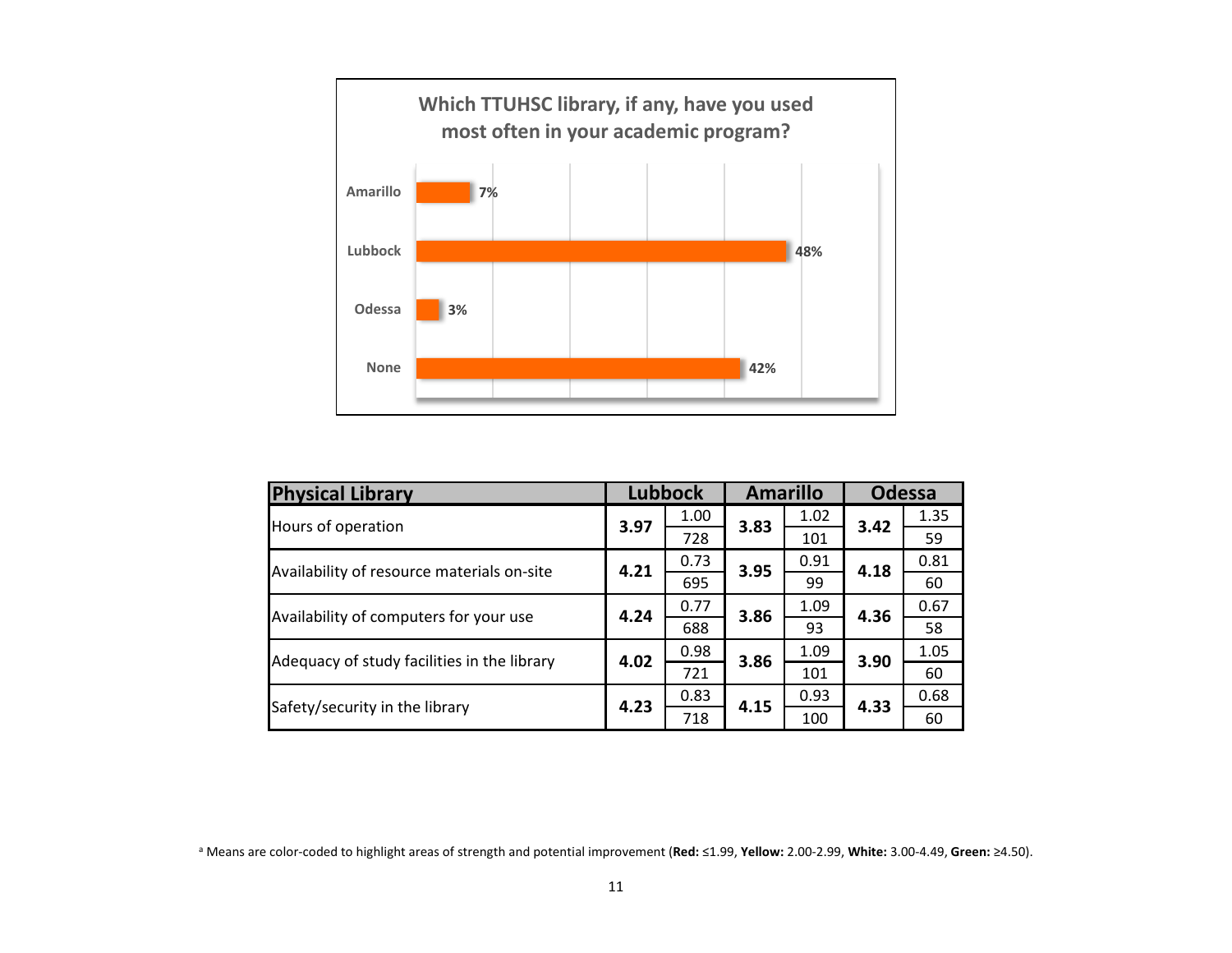

| <b>Writing Center</b>                                                 | $\blacksquare$ Mean <sup>a</sup> | <b>SD</b> | <b>Distribution</b> |  |
|-----------------------------------------------------------------------|----------------------------------|-----------|---------------------|--|
|                                                                       |                                  |           |                     |  |
| If you submitted a writing sample/draft this year, how satisfied were |                                  | 0.99      |                     |  |
| you with the services you received from the TTUHSC Writing Center?    | 4.16                             | 191       |                     |  |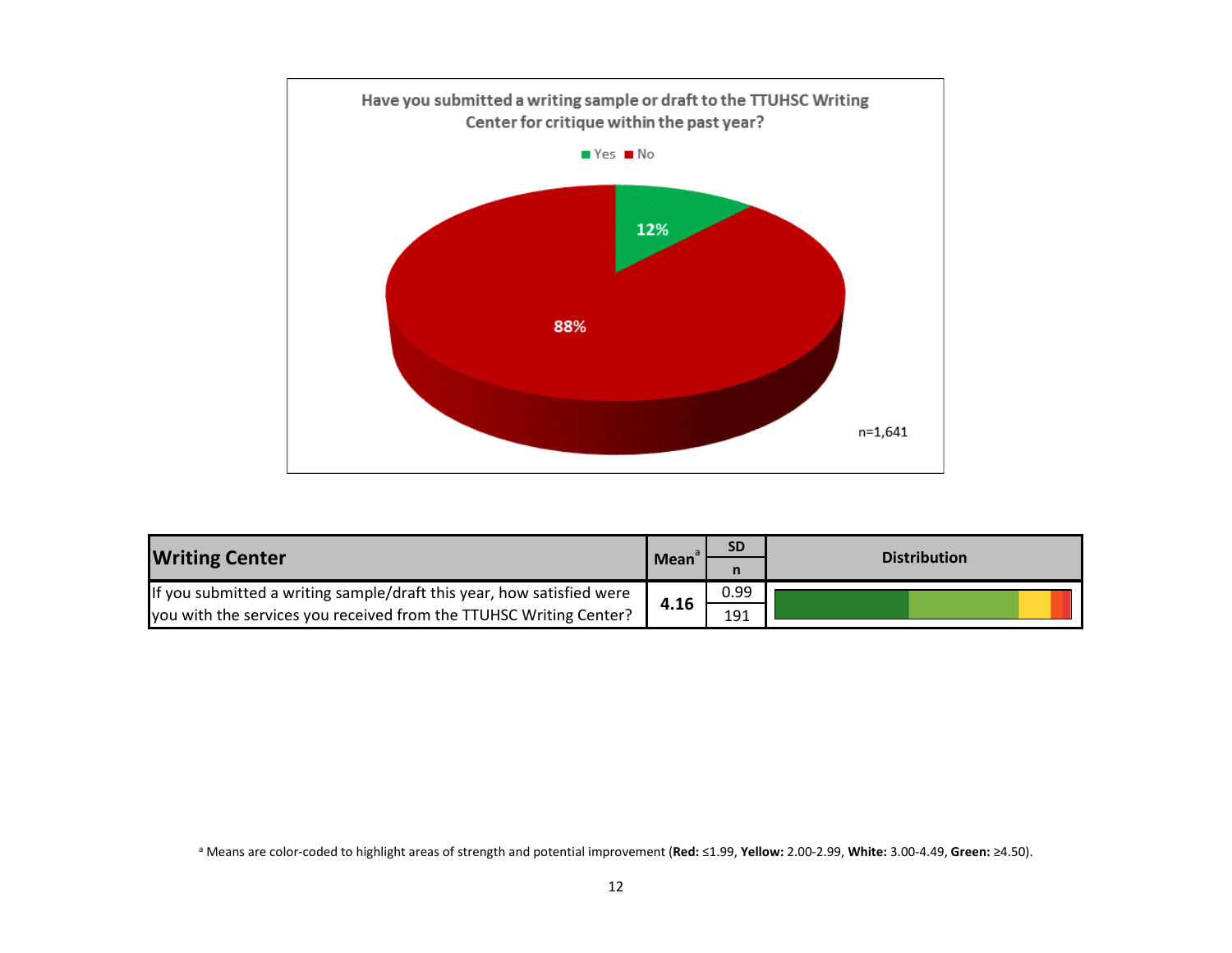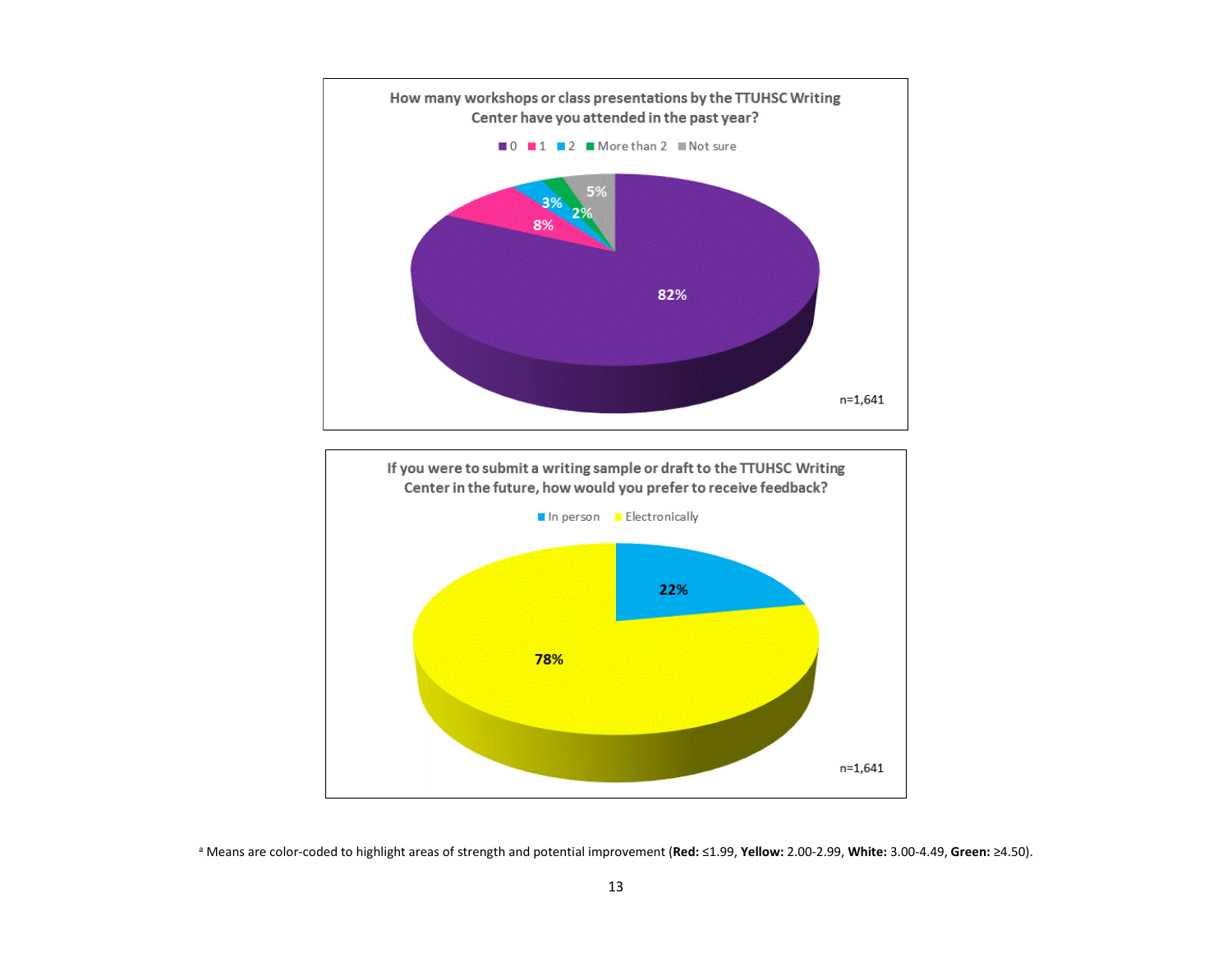| <b>Financial Aid</b>                                | Mean | <b>SD</b><br>n | <b>Distribution</b> |
|-----------------------------------------------------|------|----------------|---------------------|
| Professionalism of employees (REVISED WORDING)      | 4.39 | 0.75<br>1,435  |                     |
| Accuracy of information provided by staff           | 4.35 | 0.79<br>1,439  |                     |
| Speed/response time for services (REVISED WORDING)  | 4.28 | 0.86<br>1,435  |                     |
| Convenience of accessing services/information (NEW) | 4.30 | 0.84<br>1,438  |                     |

The **Office of Financial Aid** provides financial assistance to students through loans, grants, and scholarships.

The **Office of the Registrar** provides registration services, protects student records, verifies enrollment, and prepares transcripts.

| <b>Registrar</b>                                    |             | <b>SD</b> | <b>Distribution</b> |  |
|-----------------------------------------------------|-------------|-----------|---------------------|--|
|                                                     | <b>Mean</b> | n         |                     |  |
| Professionalism of employees (REVISED WORDING)      | 4.45        | 0.68      |                     |  |
|                                                     |             | 1,457     |                     |  |
| Accuracy of information provided by staff           | 4.42        | 0.72      |                     |  |
|                                                     |             | 1,461     |                     |  |
| Speed/response time for services (REVISED WORDING)  | 4.40        | 0.74      |                     |  |
|                                                     |             |           | 1,467               |  |
| Convenience of accessing services/information (NEW) | 4.39        | 0.75      |                     |  |
|                                                     |             | 1,474     |                     |  |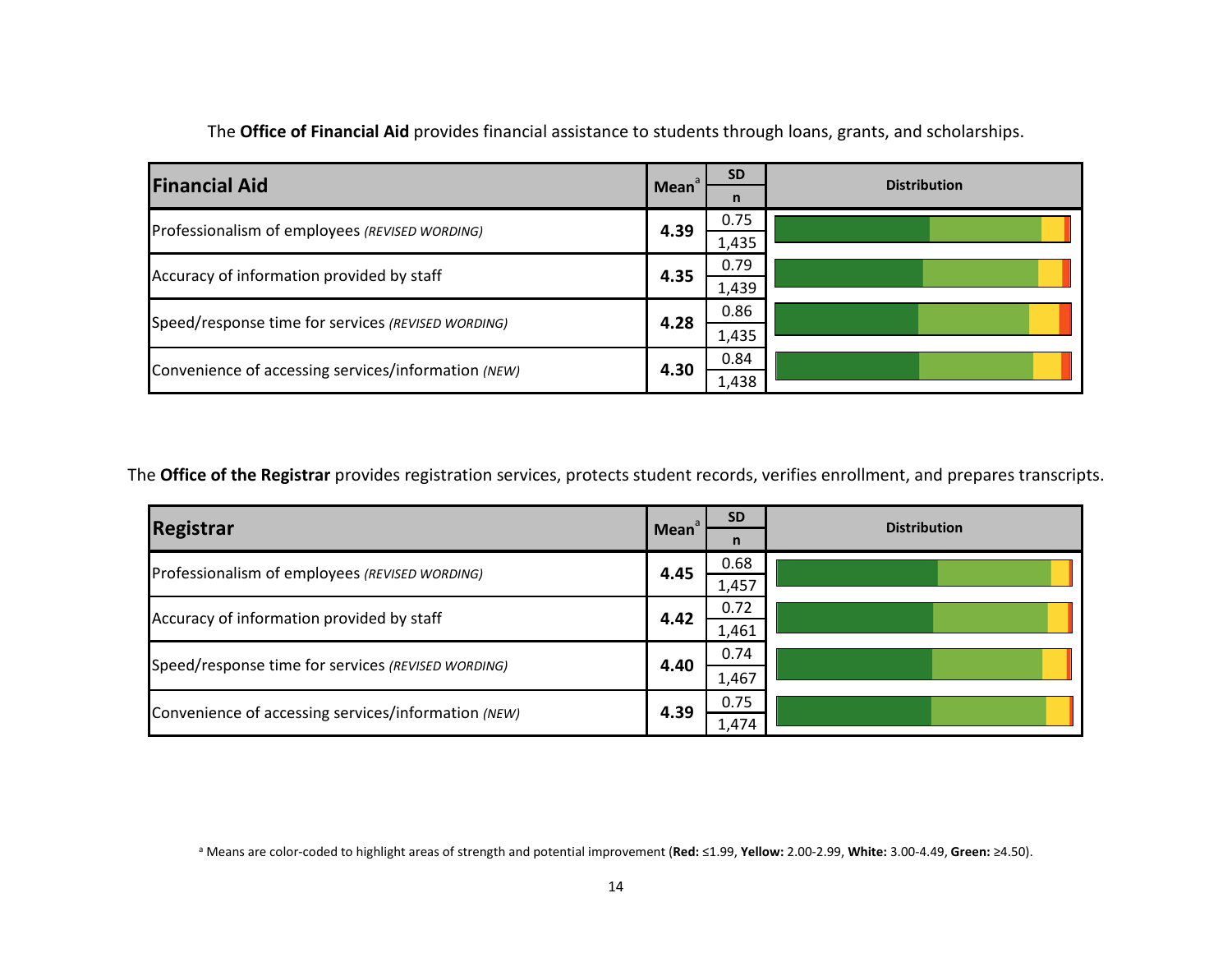The **Office of Institutional Health** works collaboratively with school representatives to ensure that required students meet annual TB screening requirements and receive annual vaccines and follow-up testing. In addition, the office educates students about preventing occupational exposures and ensures timely access to healthcare when an occupational exposure to a bloodborne pathogen occurs.

| <b>Institutional Health</b>                                | Mean <sup>a</sup>                                 | <b>SD</b>    | <b>Distribution</b> |
|------------------------------------------------------------|---------------------------------------------------|--------------|---------------------|
|                                                            |                                                   | $\mathsf{n}$ |                     |
| Professionalism of employees (REVISED WORDING)             | 4.40                                              | 0.75         |                     |
|                                                            |                                                   | 1,350        |                     |
|                                                            | 4.40<br>Accuracy of information provided by staff | 0.75         |                     |
|                                                            |                                                   | 1,352        |                     |
|                                                            |                                                   | 0.74         |                     |
| Speed/response time for services (REVISED WORDING)<br>4.41 | 1,349                                             |              |                     |
|                                                            | 0.77                                              |              |                     |
| Convenience of accessing services/information (NEW)        | 4.38                                              | 1,350        |                     |

The **Office of Veterans and Military Advising** assists students with their VA benefits and Hazelwood exemption.

| <b>Veterans and Military Advising (NEW)</b>   | Mean <sup>a</sup> | <b>SD</b>    | <b>Distribution</b> |
|-----------------------------------------------|-------------------|--------------|---------------------|
|                                               |                   | $\mathsf{n}$ |                     |
| Professionalism of employees                  | 4.24              | 0.89         |                     |
|                                               |                   | 519          |                     |
| Accuracy of information provided by staff     | 4.24              | 0.89         |                     |
|                                               |                   | 520          |                     |
| Speed/response time for services              | 4.23              | 0.91         |                     |
|                                               |                   | 520          |                     |
| Convenience of accessing services/information | 4.20              | 0.94         |                     |
|                                               |                   | 523          |                     |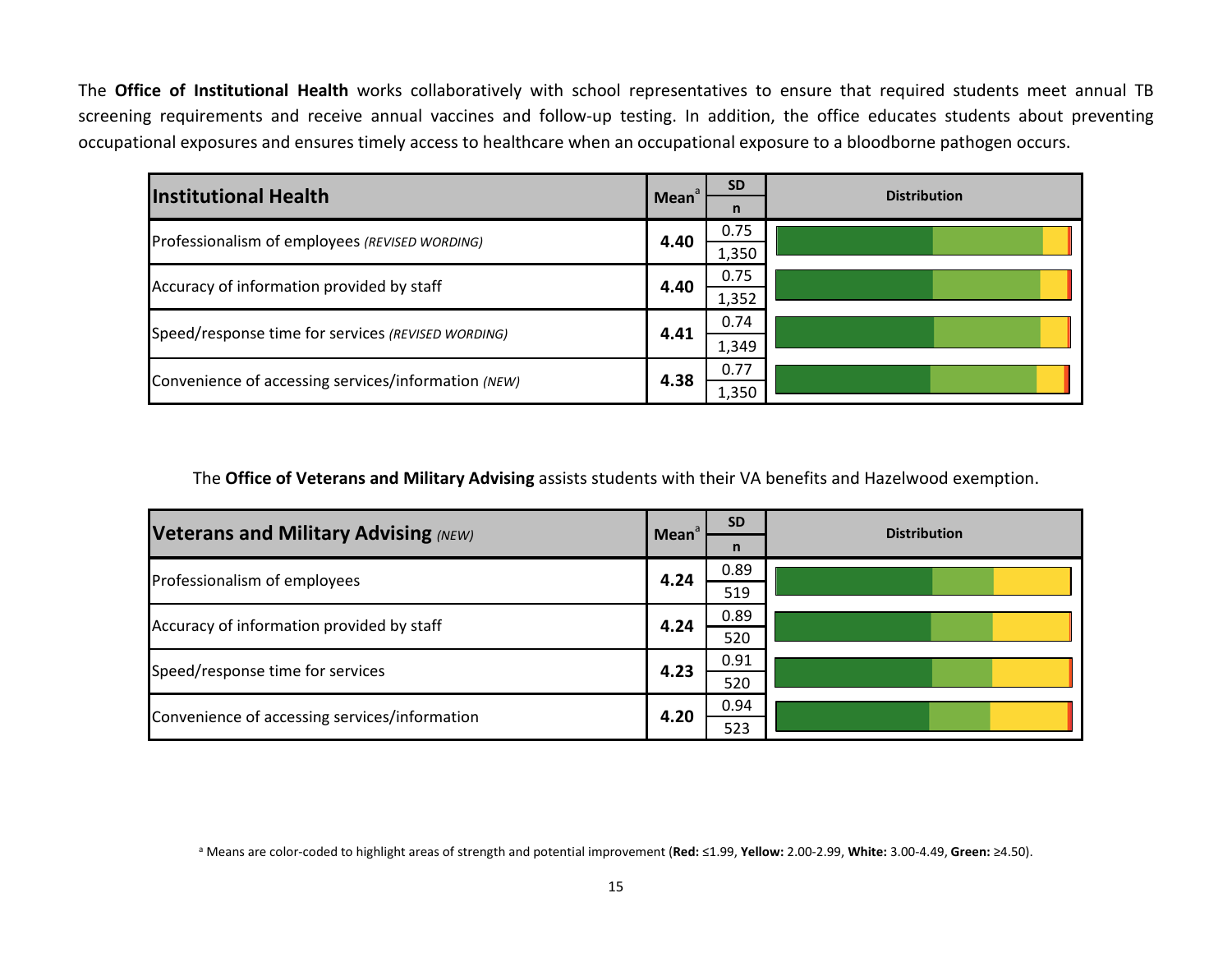The **Office of Student Services** coordinates various student services at the institutional level. These services or areas of responsibility include, but are not limited to, counseling, medical services, health insurance, disability services, student organizations, student government, and special events. *(Note: This differs from the student affairs office in your specific school.)*

| <b>Office of Student Services</b>                   | Mean <sup>a</sup> | <b>SD</b> | <b>Distribution</b> |
|-----------------------------------------------------|-------------------|-----------|---------------------|
|                                                     |                   | n         |                     |
| Professionalism of employees (REVISED WORDING)      | 4.44              | 0.75      |                     |
|                                                     |                   | 1,321     |                     |
| Accuracy of information provided by staff           | 4.42              | 0.78      |                     |
|                                                     |                   | 1,321     |                     |
| Speed/response time for services (REVISED WORDING)  | 4.43              | 0.75      |                     |
|                                                     |                   | 1,319     |                     |
| Convenience of accessing services/information (NEW) | 4.42              | 0.77      |                     |
|                                                     |                   | 1,323     |                     |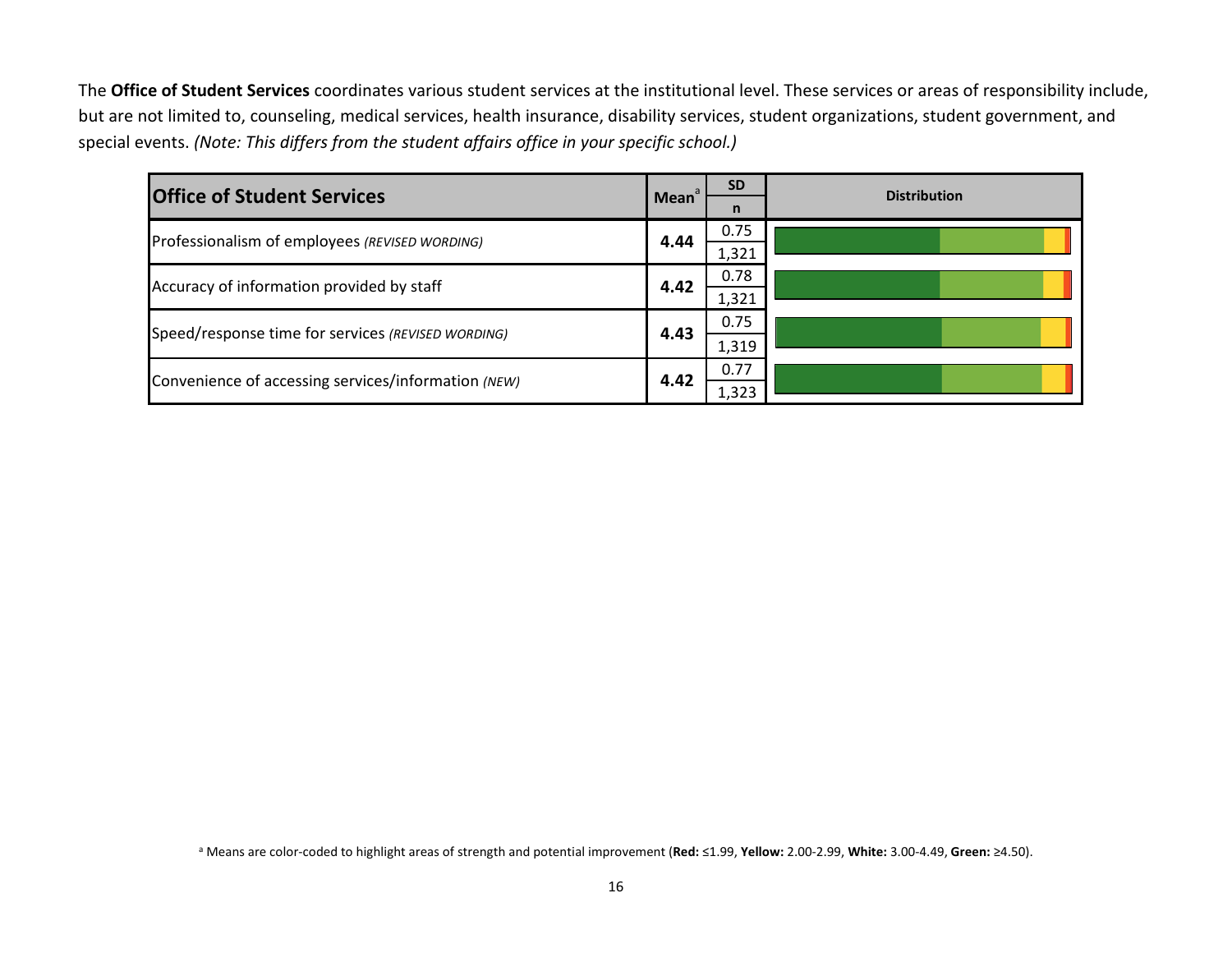| <b>Student Life</b>                                                                                                           | Mean <sup>a</sup> | <b>SD</b><br>n | <b>Distribution</b> |
|-------------------------------------------------------------------------------------------------------------------------------|-------------------|----------------|---------------------|
| I am familiar with the process for requesting accommodations<br>through Student Disability Services.                          | 3.85              | 1.10<br>1,155  |                     |
| I am aware of the possible health effects resulting from drug and<br>alcohol use.                                             | 4.67              | 0.53<br>1,594  |                     |
| I know how to report incidents of sexual discrimination, harassment,<br>misconduct, and assault to University administrators. | 4.13              | 1.03<br>1,570  |                     |
| I know how to submit a formal, written complaint about an academic<br>and/or non-academic issue, if necessary. (NEW)          | 3.87              | 1.17<br>1,580  |                     |
| I am familiar with the mental health resources available to me as a<br><b>TTUHSC student.</b>                                 | 4.18              | 0.99<br>1,569  |                     |
| The Student Government Association represents my needs as a<br><b>TTUHSC student.</b>                                         | 4.02              | 1.01<br>1,475  |                     |
| Maintaining healthy balances across different aspects of my life is a<br>priority for me. (NEW)                               | 4.59              | 0.67<br>1,604  |                     |
| In difficult situations, I am able to recognize my own emotions before<br>responding. (NEW)                                   | 4.43              | 0.70<br>1,607  |                     |
| I can often recognize other people's emotions without them telling<br>me how they feel. (NEW)                                 | 4.39              | 0.71<br>1,607  |                     |
| I am confident in my ability to "bounce back" after stressful or<br>traumatic events in life. (NEW)                           | 4.37              | 0.79<br>1,608  |                     |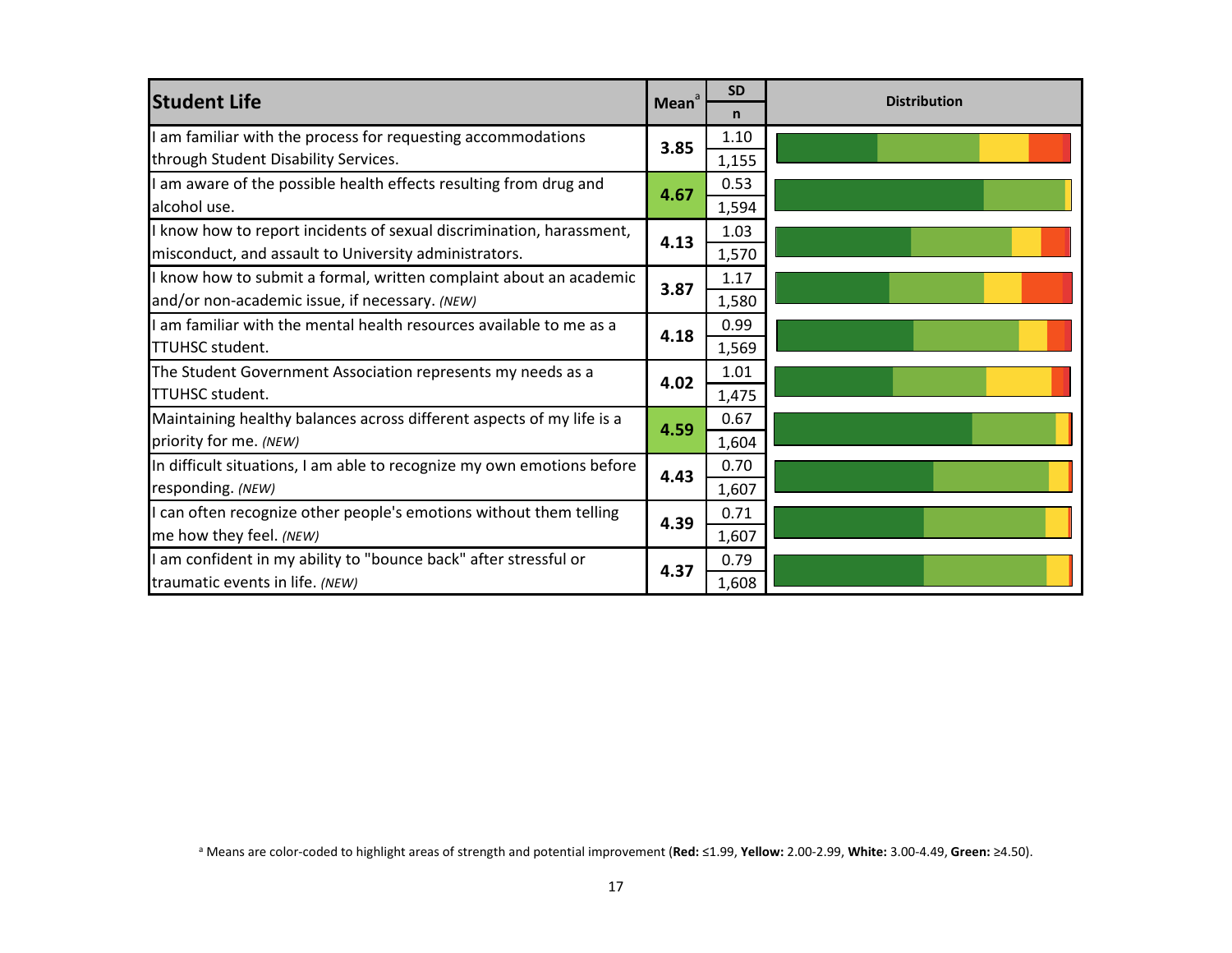#### **APPENDIX B. RESULTS BY SCHOOL**

|                                              |             | <b>TTUHSC</b> | <b>GSBS</b> |      | <b>SHP</b>  |           |             | <b>SOM</b> | <b>SON</b>  |           |             | <b>SOP</b> |
|----------------------------------------------|-------------|---------------|-------------|------|-------------|-----------|-------------|------------|-------------|-----------|-------------|------------|
|                                              | <b>Mean</b> | <b>SD</b>     |             | SD   | <b>Mean</b> | <b>SD</b> | <b>Mean</b> | <b>SD</b>  |             | <b>SD</b> |             | <b>SD</b>  |
| <b>Overall Satisfaction</b>                  |             | n             | Mean'       | n    |             |           |             |            | <b>Mean</b> |           | <b>Mean</b> |            |
| Overall satisfaction with TTUHSC experiences | 4.36        | 0.79          | 4.14        | 0.90 | 4.51        | 0.67      | 4.17        | 0.78       | 4.57        | 0.61      | 3.76        | 0.99       |
|                                              |             | 1,661         |             | 86   |             | 654       |             | 229        |             | 459       |             | 233        |

| <b>General Academics</b>                                             |      | <b>TTUHSC</b> |      | <b>GSBS</b> |      | <b>SHP</b> |      |      |      |      |      |      |  | <b>SOM</b> |  | <b>SON</b> |  | <b>SOP</b> |
|----------------------------------------------------------------------|------|---------------|------|-------------|------|------------|------|------|------|------|------|------|--|------------|--|------------|--|------------|
| Clarity of student expectations in my courses                        | 4.31 | 0.78          |      | 0.90        | 4.44 | 0.69       | 4.00 | 0.81 | 4.52 | 0.64 | 3.88 | 0.92 |  |            |  |            |  |            |
|                                                                      |      | 1,661         | 4.13 | 86          |      | 654        |      | 229  |      | 459  |      | 233  |  |            |  |            |  |            |
| Effectiveness of teaching strategies used by my professors           | 4.12 | 0.90          | 4.09 | 0.83        | 4.30 | 0.79       | 3.63 | 0.95 | 4.35 | 0.78 | 3.65 | 1.03 |  |            |  |            |  |            |
|                                                                      |      | 1,661         |      | 86          |      | 654        |      | 229  |      | 459  |      | 233  |  |            |  |            |  |            |
| Quality of instructional materials used to enhance my learning       | 4.20 | 0.87          | 4.12 | 0.93        | 4.36 | 0.78       | 3.83 | 1.00 | 4.36 | 0.78 | 3.87 | 0.89 |  |            |  |            |  |            |
|                                                                      |      | 1,661         |      | 86          |      | 654        |      | 229  |      | 459  |      | 233  |  |            |  |            |  |            |
| Academic advisor's knowledge of program requirements                 | 4.39 | 0.83          | 4.12 | 1.14        | 4.52 | 0.76       | 4.16 | 0.91 | 4.50 | 0.68 | 4.14 | 0.93 |  |            |  |            |  |            |
|                                                                      |      | 1,661         |      | 86          |      | 654        |      | 229  |      | 459  |      | 233  |  |            |  |            |  |            |
| Faculty/staff knowledge of career opportunities in my field of study | 4.32 | 0.84          | 3.98 | 1.12        | 4.46 | 0.76       | 4.10 | 0.89 | 4.46 | 0.73 | 4.00 | 0.95 |  |            |  |            |  |            |
|                                                                      |      | 1,661         |      | 86          |      | 654        |      | 229  |      | 459  |      | 233  |  |            |  |            |  |            |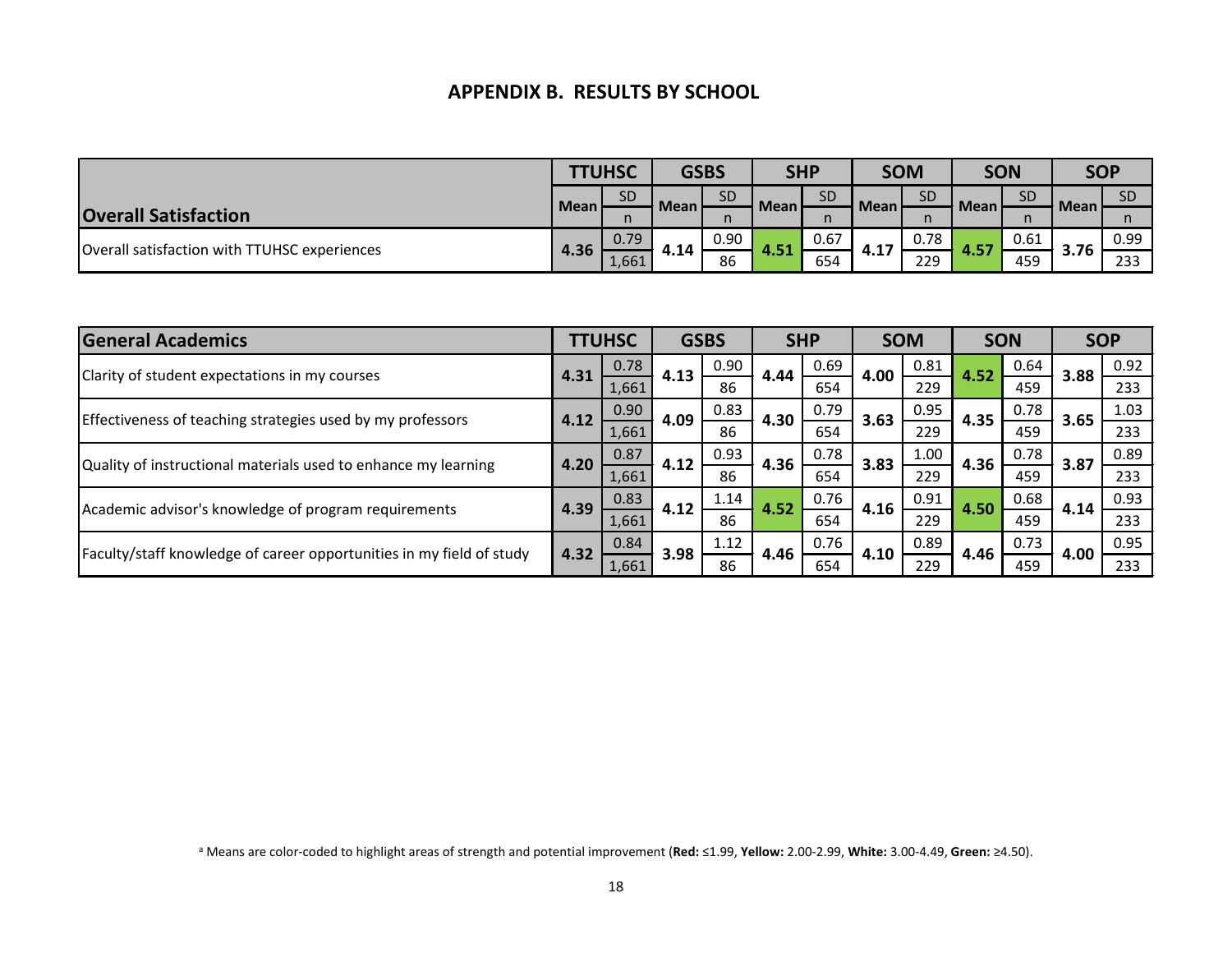| <b>Interprofessional Education</b>                                                            |      | <b>TTUHSC</b> |      | <b>GSBS</b> |      | <b>SHP</b> |      |      |      | <b>SOM</b> | <b>SON</b> |      |  | <b>SOP</b> |
|-----------------------------------------------------------------------------------------------|------|---------------|------|-------------|------|------------|------|------|------|------------|------------|------|--|------------|
| Degree to which TTUHSC advocates for interprofessional practice and                           | 4.39 | 0.82          | 4.13 | 0.96        |      | 0.75       |      | 0.88 |      | 0.66       |            | 1.00 |  |            |
| education in order to prepare you to be a collaborative clinician,<br>educator, or researcher |      | 1,655         |      | 86          | 4.49 | 652        | 4.18 | 228  | 4.57 | 457        | 4.05       | 232  |  |            |
| Degree to which learning opportunities about interprofessional                                |      | 0.88          |      | 0.99        |      | 0.75       |      | 0.94 |      | 0.71       |            | 1.08 |  |            |
| education and practice are integrated throughout your program's<br>curriculum                 | 4.28 | 1,655         | 4.02 | 86          | 4.45 | 652        | 3.96 | 228  | 4.51 | 457        | 3.80       | 232  |  |            |
| Development of the interprofessional knowledge, skills, and values                            | 4.34 | 0.81          | 4.14 | 0.97        | 4.49 | 0.70       | 4.03 | 0.90 | 4.53 | 0.66       | 3.92       | 0.95 |  |            |
| needed to work collaboratively with others                                                    |      | 1,655         |      | 86          |      | 652        |      | 228  |      | 457        |            | 232  |  |            |
| Quantity of interprofessional education and practice learning activities                      | 4.23 | 0.90          | 3.99 | 0.98        | 4.37 | 0.81       | 3.97 | 0.94 | 4.44 | 0.75       | 3.73       | 1.10 |  |            |
| offered at TTUHSC                                                                             |      | 1,655         |      | 86          |      | 652        |      | 228  |      | 457        |            | 232  |  |            |
| Quality of interprofessional education and practice learning activities                       | 4.19 | 0.97          | 4.01 | 1.05        | 4.36 | 0.84       | 3.72 | 1.09 | 4.50 | 0.69       | 3.64       | 1.17 |  |            |
| <b>l</b> offered at TTUHSC                                                                    |      | 1,655         |      | 86          |      | 652        |      | 228  |      | 457        |            | 232  |  |            |
| Variety of interprofessional education and practice learning activities                       | 4.14 | 0.94          | 3.92 | 0.98        | 4.27 | 0.86       | 3.84 | 0.95 | 4.40 | 0.79       | 3.65       | 1.10 |  |            |
| <b>offered at TTUHSC</b>                                                                      |      | 1,655         |      | 86          |      | 652        |      | 228  |      | 457        |            | 232  |  |            |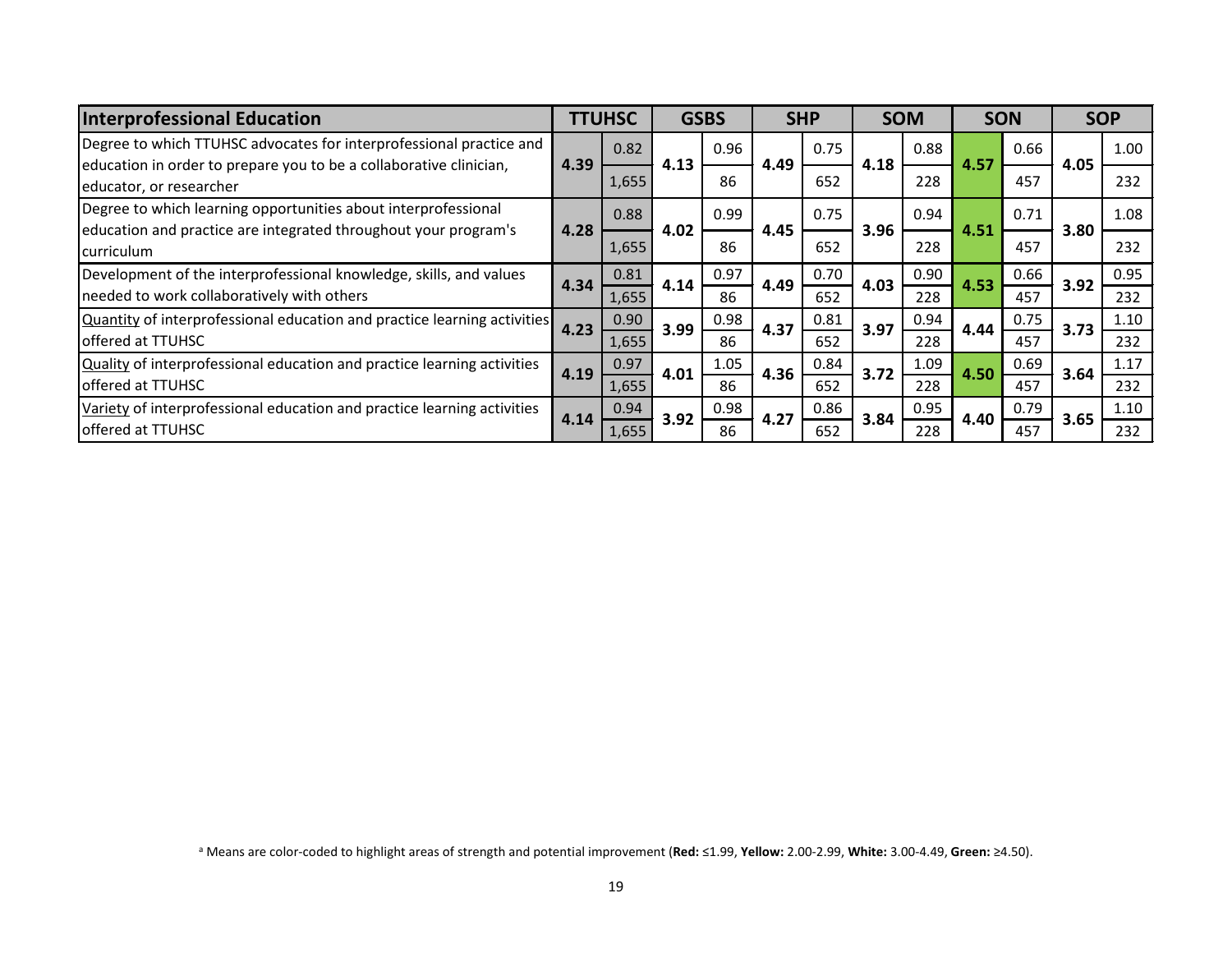| <b>Technology</b>                                                   |      | <b>TTUHSC</b> |      | <b>GSBS</b> |      | <b>SHP</b> |      | <b>SOM</b> |      | <b>SON</b> |      | <b>SOP</b> |
|---------------------------------------------------------------------|------|---------------|------|-------------|------|------------|------|------------|------|------------|------|------------|
| Reliability of the learning management system (i.e., Sakai, Canvas) | 4.24 | 0.87          | 3.95 | 0.94        | 4.45 | 0.70       | 3.62 | 1.05       | 4.48 | 0.63       | 3.88 | 1.06       |
|                                                                     |      | 1,647         |      | 85          |      | 651        |      | 228        |      | 454        |      | 229        |
| Reliability of wireless connection (i.e., HSC-AIR) on my campus     | 4.17 | 0.91          | 3.73 | 1.14        | 4.29 | 0.78       | 3.70 | 1.11       | 4.52 | 0.63       | 3.86 | 0.99       |
|                                                                     |      | 1,493         |      | 81          |      | 564        |      | 226        |      | 393        |      | 229        |
| Quality of audio-video equipment used in my classrooms              | 3.93 | 1.03          | 3.60 | 1.15        | 4.12 | 0.87       | 3.30 | 1.15       | 4.28 | 0.81       | 3.59 | 1.12       |
|                                                                     |      | 1,481         |      | 82          |      | 566        |      | 224        |      | 380        |      | 229        |
| Availability of TTUHSC IT Solution Center staff to assist with my   | 4.27 | 0.86          | 3.91 | 1.12        | 4.37 | 0.76       | 3.89 | 1.00       | 4.60 | 0.58       | 3.85 | 0.99       |
| technology needs                                                    |      | 1,521         |      | 81          |      | 594        |      | 206        |      | 421        |      | 219        |
| Knowledge/skill of TTUHSC IT Solution Center technicians            | 4.26 | 0.88          | 3.93 | 1.13        | 4.37 | 0.76       | 3.56 | 1.01       | 4.61 | 0.63       | 3.81 | 0.99       |
|                                                                     |      | 1,515         |      | 80          |      | 592        |      | 209        |      | 416        |      | 218        |
| Usefulness of information provided in SolveIT, TTUHSC's searchable  | 4.13 | 0.93          | 3.89 | 1.11        | 4.25 | 0.83       | 3.62 | 1.07       | 4.46 | 0.74       | 3.72 | 0.95       |
| database for common technology questions and solutions              |      | 1,340         |      | 66          |      | 529        |      | 164        |      | 375        |      | 206        |
| Usability of the TTUHSC website overall                             | 4.11 | 0.97          | 3.54 | 1.30        | 4.31 | 0.77       | 3.64 | 1.11       | 4.43 | 0.70       | 3.55 | 1.15       |
|                                                                     |      | 1,637         |      | 85          |      | 648        |      | 221        |      | 454        |      | 229        |
| Availability of your school's technology support staff              | 4.29 | 0.83          | 3.95 | 1.02        | 4.38 | 0.74       | 3.92 | 0.99       | 4.61 | 0.57       | 3.92 | 0.91       |
|                                                                     |      | 1,541         |      | 81          |      | 602        |      | 211        |      | 425        |      | 222        |
| Knowledge/skill of your school's technology support staff           | 4.29 | 0.85          | 3.99 | 0.98        | 4.39 | 0.74       | 3.86 | 1.07       | 4.62 | 0.58       | 3.91 | 0.91       |
|                                                                     |      | 1,546         |      | 81          |      | 605        |      | 214        |      | 424        |      | 222        |
| Usability of your school's website                                  | 4.15 | 0.94          | 3.61 | 1.23        | 4.36 | 0.73       | 3.67 | 1.07       | 4.46 | 0.70       | 3.63 | 1.11       |
|                                                                     |      | 1,633         |      | 84          |      | 648        |      | 219        |      | 454        |      | 228        |
| Overall perception of technology at TTUHSC (NEW)                    | 4.20 | 0.87          | 3.93 | 0.99        | 4.37 | 0.68       | 3.54 | 1.11       | 4.54 | 0.61       | 3.78 | 0.94       |
|                                                                     |      | 1,638         |      | 85          |      | 644        |      | 228        |      | 454        |      | 227        |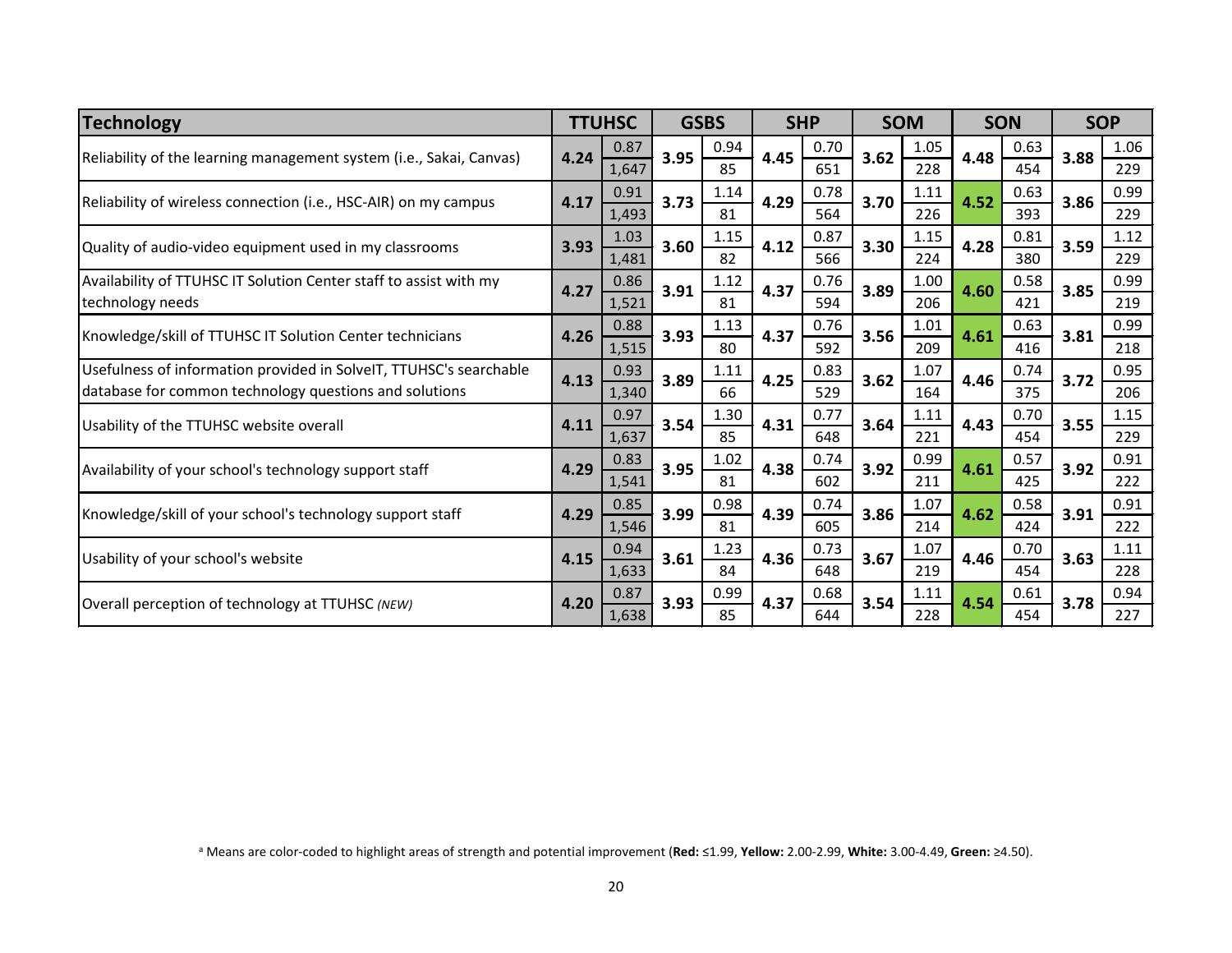| <b>Physical Environment</b>                                         |                                                | <b>TTUHSC</b> |      | <b>GSBS</b> |      | <b>SHP</b> |      | <b>SOM</b> |      | <b>SON</b> |      | <b>SOP</b> |
|---------------------------------------------------------------------|------------------------------------------------|---------------|------|-------------|------|------------|------|------------|------|------------|------|------------|
|                                                                     | 0.80<br>4.24<br>General adequacy of classrooms |               | 4.25 | 0.78        | 4.30 | 0.74       | 4.18 | 0.79       | 4.41 | 0.71       | 3.92 | 0.97       |
|                                                                     |                                                | 1,334         |      | 77          |      | 493        |      | 226        |      | 312        |      | 226        |
| Adequacy of study facilities, excluding the library                 | 3.95                                           | 1.10          | 4.07 | 0.91        | 4.01 | 1.07       | 3.68 | 1.18       | 4.35 | 0.77       | 3.50 | 1.28       |
|                                                                     |                                                | 1,307         |      | 76          |      | 484        |      | 224        |      | 297        |      | 226        |
| Availability of common spaces for students to congregate between    | 3.86                                           | 1.15          | 3.89 | 1.05        | 3.88 | 1.13       | 3.79 | 1.14       | 4.24 | 0.97       | 3.42 | 1.27       |
| classes                                                             |                                                | 1,304         |      | 76          |      | 482        |      | 225        |      | 295        |      | 226        |
| Cleanliness of campus buildings                                     | 4.48                                           | 0.70          | 4.55 | 0.60        | 4.52 | 0.61       | 4.51 | 0.61       | 4.59 | 0.62       | 4.20 | 0.98       |
|                                                                     |                                                | 1,366         |      | 76          |      | 495        |      | 226        |      | 343        |      | 226        |
| Safety/security in campus buildings, excluding the library          | 4.35                                           | 0.78          | 4.42 | 0.74        | 4.34 | 0.79       | 4.36 | 0.75       | 4.44 | 0.72       | 4.22 | 0.88       |
|                                                                     |                                                | 1,348         |      | 76          |      | 494        |      | 226        |      | 326        |      | 226        |
|                                                                     | 4.12                                           | 0.97          | 4.07 | 1.06        | 4.10 | 0.96       | 4.01 | 1.05       | 4.27 | 0.88       | 4.10 | 0.98       |
| Safety/security outside of campus buildings, including parking lots |                                                | 1,353         |      | 76          |      | 493        |      | 226        |      | 332        |      | 226        |
| Parking availability                                                | 3.75                                           | 1.19          | 3.73 | 1.33        | 3.85 | 1.14       | 3.75 | 1.13       | 3.86 | 1.18       | 3.36 | 1.29       |
|                                                                     |                                                | 1,361         |      | 74          |      | 490        |      | 225        |      | 347        |      | 225        |

| <b>Student Business Services</b>                    |      | <b>TTUHSC</b> |      | <b>GSBS</b> |      | <b>SHP</b> |      | <b>SOM</b> |      | <b>SON</b> | <b>SOP</b> |      |
|-----------------------------------------------------|------|---------------|------|-------------|------|------------|------|------------|------|------------|------------|------|
| Professionalism of employees (REVISED WORDING)      | 4.40 | 0.74          |      | 0.95        | 4.47 | 0.67       | 4.35 | 0.78       | 4.50 | 0.67       | 4.15       | 0.84 |
|                                                     |      | 1,503         | 4.18 | 80          |      | 601        |      | 192        |      | 414        |            | 216  |
|                                                     | 4.38 | 0.78          | 4.16 | 0.93        | 4.44 | 0.75       | 4.33 | 0.78       | 4.49 | 0.68       | 4.13       | 0.91 |
| Accuracy of information provided by staff           |      | 1,502         |      | 79          |      | 600        |      | 192        |      | 415        |            | 216  |
| Speed/response time for services (REVISED WORDING)  | 4.37 | 0.77          | 4.17 | 0.93        | 4.44 | 0.73       | 4.33 | 0.76       | 4.48 | 0.69       | 4.11       | 0.89 |
|                                                     |      | 1,505         |      | 81          |      | 599        |      | 192        |      | 415        |            | 218  |
| Convenience of accessing services/information (NEW) |      | 0.82          | 4.15 | 0.99        | 4.40 | 0.79       | 4.30 | 0.84       | 4.48 | 0.71       | 4.10       | 0.96 |
|                                                     | 4.35 | 1,516         |      | 81          |      | 603        |      | 193        |      | 421        |            | 218  |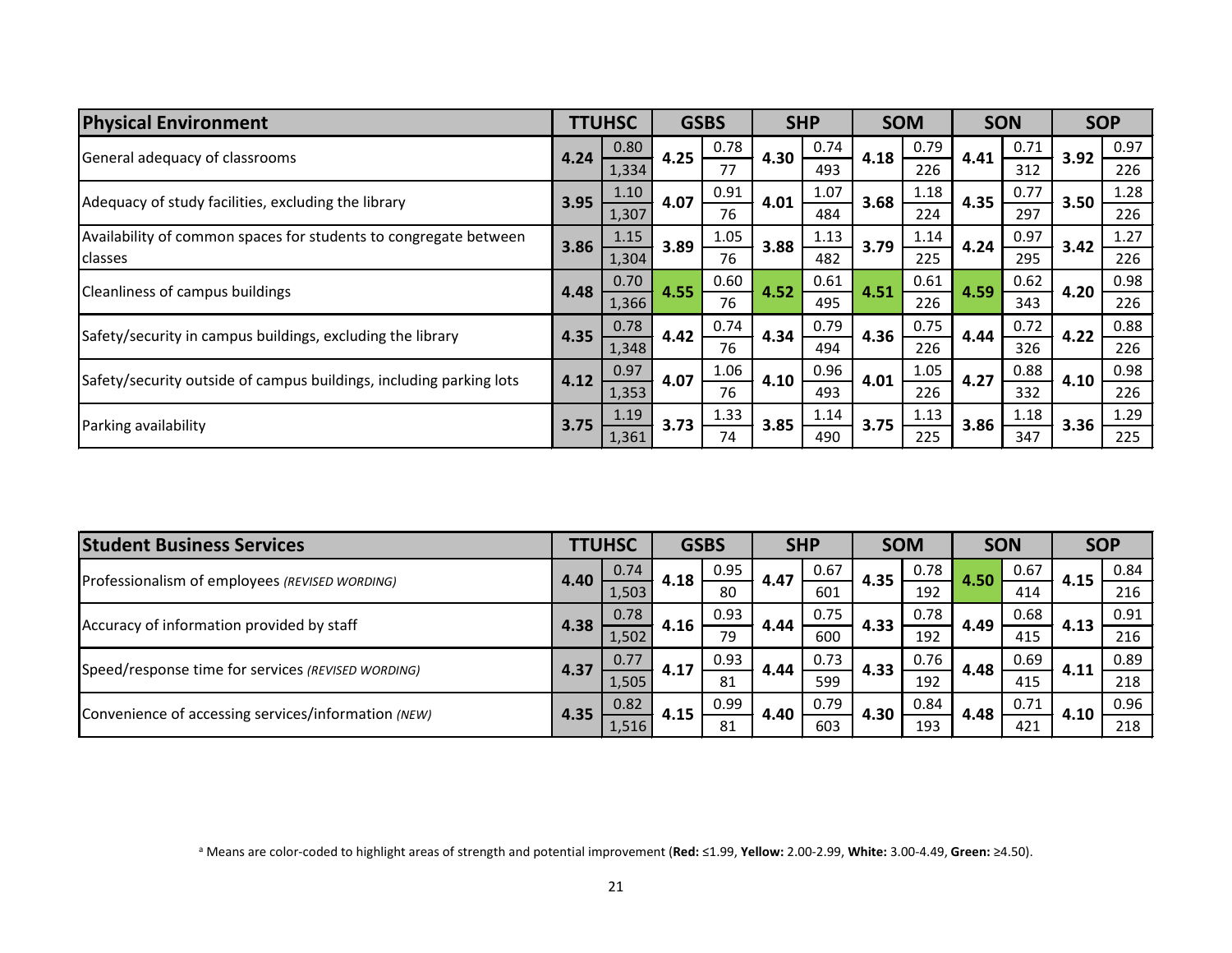| <b>General Library</b>                                                  |      | <b>TTUHSC</b> |      | <b>GSBS</b> |      | <b>SHP</b> |      | <b>SOM</b> |      | <b>SON</b> |      | <b>SOP</b> |
|-------------------------------------------------------------------------|------|---------------|------|-------------|------|------------|------|------------|------|------------|------|------------|
| Availability of librarians via multiple communication methods (i.e., in | 4.23 | 0.84          | 4.06 | 0.83        | 4.30 | 0.81       | 4.35 | 0.75       | 4.35 | 0.76       | 3.72 | 0.99       |
| person, telephone, email, text, live chat)                              |      | 1,313         |      | 64          |      | 511        |      | 171        |      | 395        |      | 172        |
| Helpfulness of librarians in responding to my questions                 | 4.23 | 0.85          | 4.07 | 0.83        | 4.26 | 0.85       | 4.41 | 0.74       | 4.33 | 0.79       | 3.77 | 0.95       |
|                                                                         |      | 1,241         |      | 59          |      | 481        |      | 169        |      | 370        |      | 162        |
| Availability of appropriate online databases for my field of study      | 4.34 | 0.82          | 4.08 | 0.93        | 4.33 | 0.84       | 4.29 | 0.79       | 4.50 | 0.71       | 4.17 | 0.87       |
|                                                                         |      | 1,540         |      | 76          |      | 608        |      | 191        |      | 446        |      | 219        |
| Availability of appropriate online journals for my field of study       | 4.32 | 0.81          | 4.01 | 0.99        | 4.29 | 0.85       | 4.30 | 0.74       | 4.48 | 0.68       | 4.16 | 0.87       |
|                                                                         |      | 1,545         |      | 78          |      | 614        |      | 192        |      | 445        |      | 216        |
| Availability of appropriate e-books for my field of study               | 4.22 | 0.88          | 3.91 | 1.00        | 4.19 | 0.91       | 4.18 | 0.84       | 4.48 | 0.75       | 4.08 | 0.92       |
|                                                                         |      | 1,474         |      | 70          |      | 583        |      | 189        |      | 416        |      | 216        |
| Overall perception of services provided by the library (NEW)            | 4.31 | 0.79          | 4.05 | 0.87        | 4.33 | 0.78       | 4.29 | 0.80       | 4.45 | 0.71       | 4.07 | 0.86       |
|                                                                         |      | 1,519         | 75   |             |      | 592        |      | 204        |      | 438        |      | 210        |

| <b>Writing Center</b>                                          | <b>TTUHSC</b> |      | <b>GSBS</b> |      | <b>SHP</b> |            | <b>SOM</b> |           | <b>SON</b> |                     | <b>SOP</b> |                                 |
|----------------------------------------------------------------|---------------|------|-------------|------|------------|------------|------------|-----------|------------|---------------------|------------|---------------------------------|
| How satisfied were you with the services you received from the | 4.16          | 0.99 | $-7F$       | 0.86 | ີ          | 0.79       | 4.38       | 0.94      | 4.09       | 0.91                | 3.40       | $\cap$ $\neg$<br>$0.1^{\omega}$ |
| <b>TTUHSC Writing Center?</b>                                  |               | 191  | J./J        | ິດ   | 4.JZ       | r o<br>ر ر |            | 30<br>ر ر |            | O <sub>1</sub><br>ᅆ |            | 10                              |

| <b>Financial Aid</b>                                |      | <b>TTUHSC</b> |      | <b>GSBS</b> |      | <b>SHP</b> |      |      |      | <b>SOM</b> |      | <b>SON</b> | <b>SOP</b> |     |
|-----------------------------------------------------|------|---------------|------|-------------|------|------------|------|------|------|------------|------|------------|------------|-----|
| Professionalism of employees (REVISED WORDING)      | 4.39 | 0.75          | 4.32 | 0.69        | 4.45 | 0.70       | 4.36 | 0.72 | 4.49 | 0.71       | 4.13 | 0.96       |            |     |
|                                                     |      | 1,435         |      | 65          |      | 562        |      | 199  |      | 387        |      | 221        |            |     |
| Accuracy of information provided by staff           | 4.35 | 0.79          | 4.20 | 0.77        | 4.40 | 0.74       | 4.31 | 0.78 | 4.45 | 0.75       | 4.10 | 1.00       |            |     |
|                                                     |      | 1,439         |      | 66          |      | 565        |      | 198  |      | 388        |      | 222        |            |     |
| Speed/response time for services (REVISED WORDING)  | 4.28 | 0.86          | 4.17 | 0.80        | 4.32 | 0.85       | 4.29 | 0.74 | 4.39 | 0.82       | 4.03 | 1.00       |            |     |
|                                                     |      | 1,435         |      | 65          |      | 565        |      | 198  |      | 386        |      | 221        |            |     |
| Convenience of accessing services/information (NEW) |      | 0.84          |      | 0.79        | 4.35 | 0.80       | 4.21 | 0.84 | 4.45 | 0.75       | 4.00 | 0.80       |            |     |
|                                                     | 4.30 | 1,438         | 4.18 | 65          |      |            |      | 565  |      | 197        |      | 388        |            | 223 |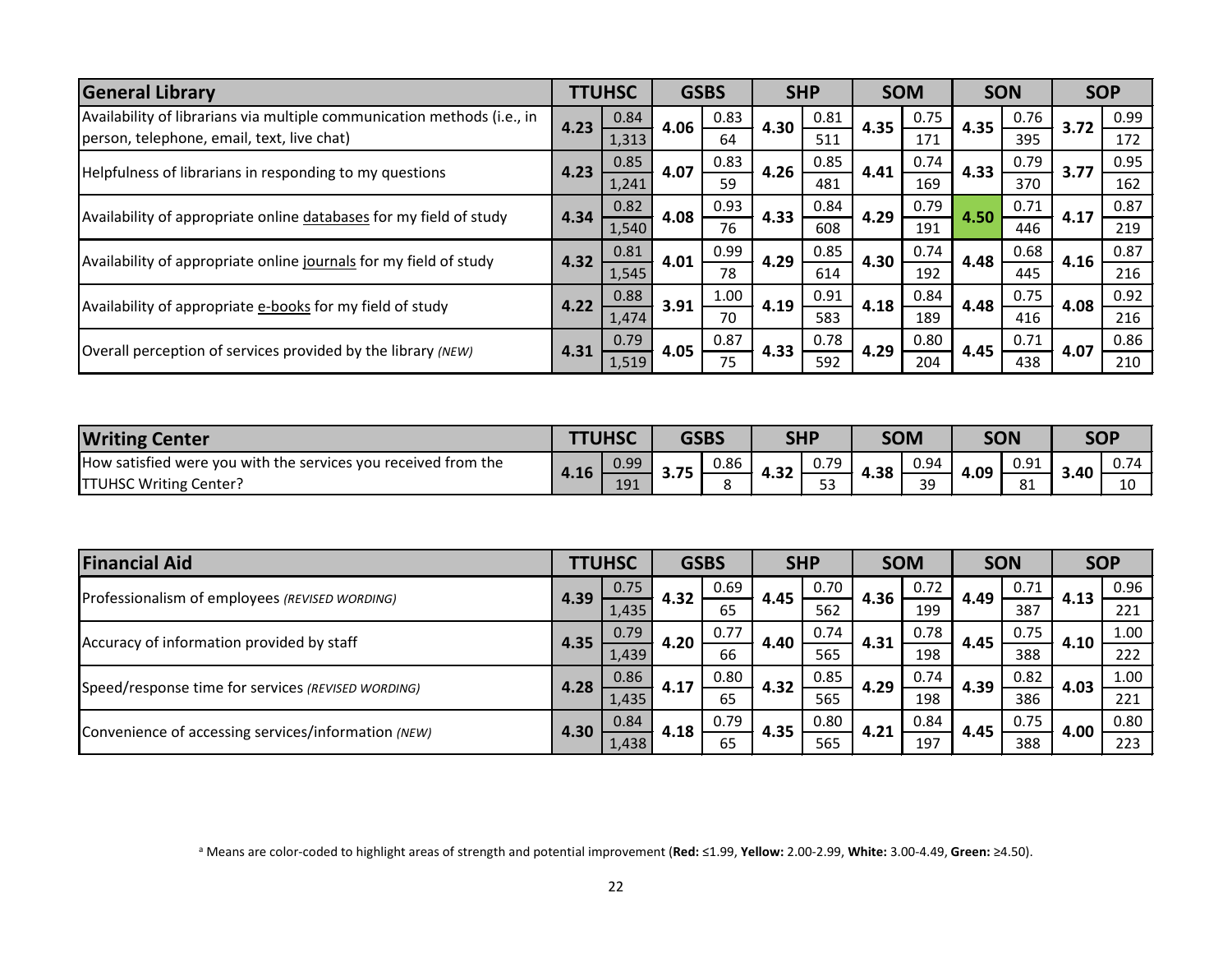| Registrar                                           |      | <b>TTUHSC</b> |      | <b>GSBS</b> |      | <b>SHP</b> |      | <b>SOM</b> |      | <b>SON</b> |      | <b>SOP</b> |
|-----------------------------------------------------|------|---------------|------|-------------|------|------------|------|------------|------|------------|------|------------|
| Professionalism of employees (REVISED WORDING)      | 4.45 | 0.68          | 4.38 | 0.65        | 4.48 | 0.67       | 4.43 | 0.67       | 4.55 | 0.62       | 4.23 | 0.80       |
|                                                     |      | 1,457         |      | 77          |      | 586        |      | 173        |      | 412        |      | 209        |
| Accuracy of information provided by staff           | 4.42 | 0.72          | 4.26 | 0.88        | 4.46 | 0.70       | 4.39 | 0.70       | 4.52 | 0.67       | 4.21 | 0.80       |
|                                                     |      | 1,461         |      | 77          |      | 590        |      | 171        |      | 413        |      | 210        |
| Speed/response time for services (REVISED WORDING)  | 4.40 | 0.74          | 4.26 | 0.80        | 4.45 | 0.70       | 4.39 | 0.71       | 4.51 | 0.66       | 4.13 | 0.91       |
|                                                     |      | 1,467         |      | 77          |      | 590        |      | 171        |      | 417        |      | 212        |
|                                                     | 4.39 | 0.75          | 4.23 | 0.81        | 4.45 | 0.69       | 4.34 | 0.77       |      | 0.67       |      | 0.92       |
| Convenience of accessing services/information (NEW) |      | 1,474         |      | 77          |      | 593        |      | 174        | 4.50 | 418        | 4.13 | 212        |

| <b>Institutional Health</b>                         |      | <b>TTUHSC</b> |      | <b>GSBS</b> |      | <b>SHP</b> |      | <b>SOM</b> |      | <b>SON</b> |      | <b>SOP</b> |
|-----------------------------------------------------|------|---------------|------|-------------|------|------------|------|------------|------|------------|------|------------|
| Professionalism of employees (REVISED WORDING)      | 4.40 | 0.75          | 4.07 | 1.11        | 4.46 | 0.68       | 4.48 | 0.70       | 4.49 | 0.67       | 4.14 | 0.84       |
|                                                     |      | 1,350         |      | 67          |      | 512        |      | 221        |      | 346        |      | 204        |
|                                                     | 4.40 | 0.75          | 4.12 | 1.04        | 4.45 | 0.70       | 4.47 | 0.70       | 4.49 | 0.70       | 4.14 | 0.84       |
| Accuracy of information provided by staff           |      | 1,352         |      | 67          |      | 513        |      | 220        |      | 348        |      | 204        |
| Speed/response time for services (REVISED WORDING)  |      | 0.74          | 4.11 | 0.99        | 4.46 | 0.68       | 4.52 | 0.68       | 4.48 | 0.69       | 4.13 | 0.86       |
|                                                     | 4.41 | 1,349         |      | 66          |      | 512        |      | 221        |      | 347        |      | 203        |
| Convenience of accessing services/information (NEW) | 4.38 | 0.77          | 4.09 | 1.04        | 4.45 | 0.70       | 4.45 | 0.74       | 4.48 | 0.70       | 4.08 | 0.90       |
|                                                     |      | 1,350         |      | 67          |      | 511        |      | 220        |      | 347        |      | 205        |

| <b>Veterans and Military Advising (NEW)</b>   |      | <b>TTUHSC</b> |      | <b>GSBS</b> |      | <b>SHP</b> |      | <b>SOM</b> |      | <b>SON</b> |      | <b>SOP</b> |
|-----------------------------------------------|------|---------------|------|-------------|------|------------|------|------------|------|------------|------|------------|
| Professionalism of employees                  | 4.24 | 0.89          | 4.14 | 0.91        | 4.32 | 0.85       | 4.38 | 0.80       | 4.33 | 0.82       | 3.93 | 1.02       |
|                                               |      | 519           |      | 21          |      | 199        |      | 47         |      | 150        |      | 102        |
| Accuracy of information provided by staff     | 4.24 | 0.89          | 4.14 | 0.91        | 4.31 | 0.85       | 4.38 | 0.80       | 4.32 | 0.84       | 3.93 | 1.02       |
|                                               |      | 520           |      | 21          |      | 199        |      | 47         |      | 151        |      | 102        |
| Speed/response time for services              |      | 0.91          | 4.14 | 0.91        | 4.28 | 0.92       | 4.40 | 0.80       | 4.35 | 0.81       | 3.88 | 1.01       |
|                                               | 4.23 | 520           |      | 21          |      | 199        |      | 47         |      | 150        |      | 103        |
| Convenience of accessing services/information |      | 0.94          | 4.00 | 1.11        | 4.27 | 0.87       | 4.36 | 0.82       | 4.31 | 0.88       | 3.86 | 1.07       |
|                                               | 4.20 | 523           |      | 22          |      | 199        |      | 47         |      | 152        |      | 103        |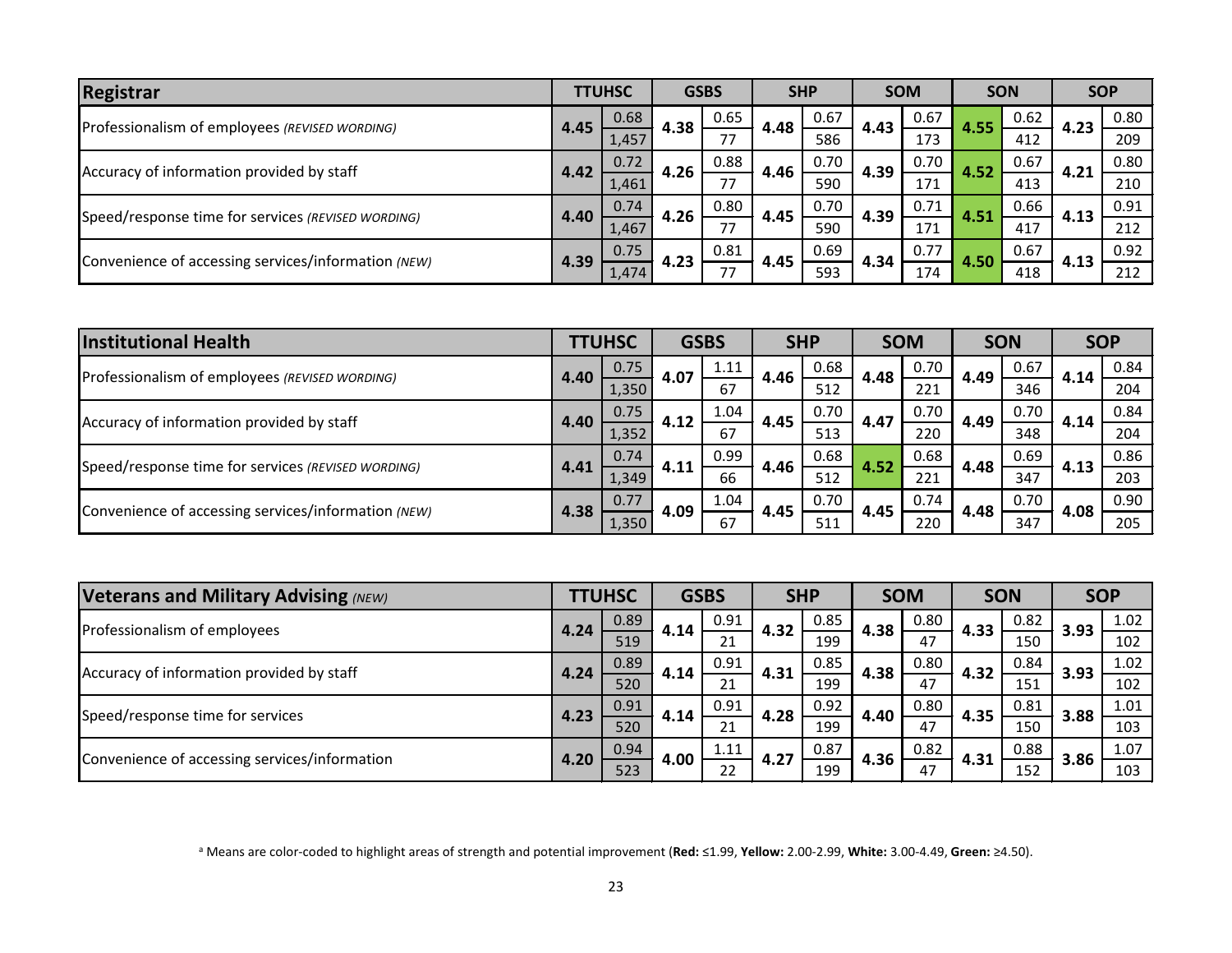| <b>Office of Student Services</b>                   |      | <b>TTUHSC</b> |      | <b>GSBS</b> | <b>SHP</b> |      |      | <b>SOM</b> | <b>SON</b> |      | <b>SOP</b> |      |
|-----------------------------------------------------|------|---------------|------|-------------|------------|------|------|------------|------------|------|------------|------|
| Professionalism of employees (REVISED WORDING)      | 4.44 | 0.75          | 4.22 | 0.84        | 4.47       | 0.66 | 4.53 | 0.68       | 4.51       | 0.64 | 4.25       | 1.01 |
|                                                     |      | 1,321         |      | 72          |            | 515  |      | 204        |            | 308  |            | 222  |
| Accuracy of information provided by staff           |      | 0.78          | 4.21 | 0.87        | 4.46       | 0.68 | 4.52 | 0.74       | 4.51       | 0.65 | 4.19       | 1.05 |
|                                                     | 4.42 | 1,321         |      | 72          |            | 514  |      | 204        |            | 309  |            | 222  |
|                                                     | 4.43 | 0.75          | 4.21 | 0.84        | 4.45       | 0.69 | 4.49 | 0.76       | 4.52       | 0.65 | 4.27       | 0.95 |
| Speed/response time for services (REVISED WORDING)  |      | 1,319         |      | 72          |            | 513  |      | 203        |            | 309  |            | 222  |
| Convenience of accessing services/information (NEW) | 4.42 | 0.77          | 4.17 | 0.87        | 4.45       | 0.69 | 4.48 | 0.82       |            | 0.66 | 4.29       | 0.97 |
|                                                     |      | 1,323         |      | 72          |            | 514  |      | 204        | 4.50       | 311  |            | 222  |

| <b>Student Life</b>                                                   |      | <b>TTUHSC</b> |      | <b>GSBS</b> |      | <b>SHP</b> |      | <b>SOM</b> |      | <b>SON</b> |      | <b>SOP</b> |
|-----------------------------------------------------------------------|------|---------------|------|-------------|------|------------|------|------------|------|------------|------|------------|
| am familiar with the process for requesting accommodations            | 3.85 | 1.10          | 3.81 | 1.07        | 3.97 | 1.00       | 3.39 | 1.34       | 3.97 | 1.10       | 3.78 | 1.02       |
| through Student Disability Services.                                  |      | 1,155         |      | 54          |      | 459        |      | 163        |      | 307        |      | 172        |
| am aware of the possible health effects resulting from drug and       | 4.67 | 0.53          | 4.62 | 0.58        | 4.68 | 0.50       | 4.70 | 0.50       | 4.75 | 0.48       | 4.50 | 0.64       |
| alcohol use.                                                          |      | 1,594         |      | 81          |      | 630        |      | 223        |      | 436        |      | 224        |
| I know how to report incidents of sexual discrimination, harassment,  |      | 1.03          | 4.16 | 1.00        | 4.18 | 0.99       | 3.92 | 1.10       | 4.32 | 0.97       | 3.81 | 1.11       |
| misconduct, and assault to University administrators.                 | 4.13 | 1,570         |      | 80          |      | 618        |      | 223        |      | 428        |      | 221        |
| I know how to submit a formal, written complaint about an             | 3.87 | 1.17          | 3.85 | 1.17        | 3.84 | 1.17       | 3.58 | 1.26       | 4.12 | 1.07       | 3.75 | 1.15       |
| academic and/or non-academic issue, if necessary. (NEW)               |      | 1,580         |      | 80          |      | 626        |      | 221        |      | 432        |      | 221        |
| I am familiar with the mental health resources available to me as a   | 4.18 | 0.99          | 3.99 | 1.14        | 4.22 | 0.93       | 4.37 | 0.83       | 4.16 | 1.08       | 3.94 | 1.02       |
| TTUHSC student.                                                       |      | 1,569         |      | 80          |      | 617        |      | 225        |      | 424        |      | 223        |
| The Student Government Association represents my needs as a           | 4.02 | 1.01          | 3.87 | 1.08        | 4.12 | 0.90       | 3.99 | 1.09       | 4.11 | 0.95       | 3.67 | 1.17       |
| TTUHSC student.                                                       |      | 1,475         |      | 76          |      | 571        |      | 224        |      | 383        |      | 221        |
| Maintaining healthy balances across different aspects of my life is a | 4.59 | 0.67          | 4.52 | 0.74        | 4.61 | 0.61       | 4.65 | 0.63       | 4.69 | 0.56       | 4.29 | 0.90       |
| priority for me. (NEW)                                                |      | 1,604         |      | 81          |      | 633        |      | 224        |      | 441        |      | 225        |
| In difficult situations, I am able to recognize my own emotions       | 4.43 | 0.70          | 4.28 | 0.85        | 4.47 | 0.65       | 4.46 | 0.65       | 4.54 | 0.62       | 4.15 | 0.86       |
| before responding. (NEW)                                              |      | 1,607         |      | 82          |      | 634        |      | 224        |      | 441        |      | 225        |
| I can often recognize other people's emotions without them telling    | 4.39 | 0.71          | 4.23 | 0.84        | 4.46 | 0.61       | 4.38 | 0.76       | 4.47 | 0.66       | 4.12 | 0.88       |
| me how they feel. (NEW)                                               |      | 1,607         |      | 82          |      | 634        |      | 225        |      | 442        |      | 224        |
| am confident in my ability to "bounce back" after stressful or        | 4.37 | 0.79          |      | 0.73        |      | 0.75       |      | 0.78       |      | 0.71       |      | 0.99       |
| traumatic events in life. (NEW)                                       |      | 1,608         | 4.39 | 82          | 4.40 | 633        | 4.33 | 225        | 4.49 | 444        | 4.04 | 224        |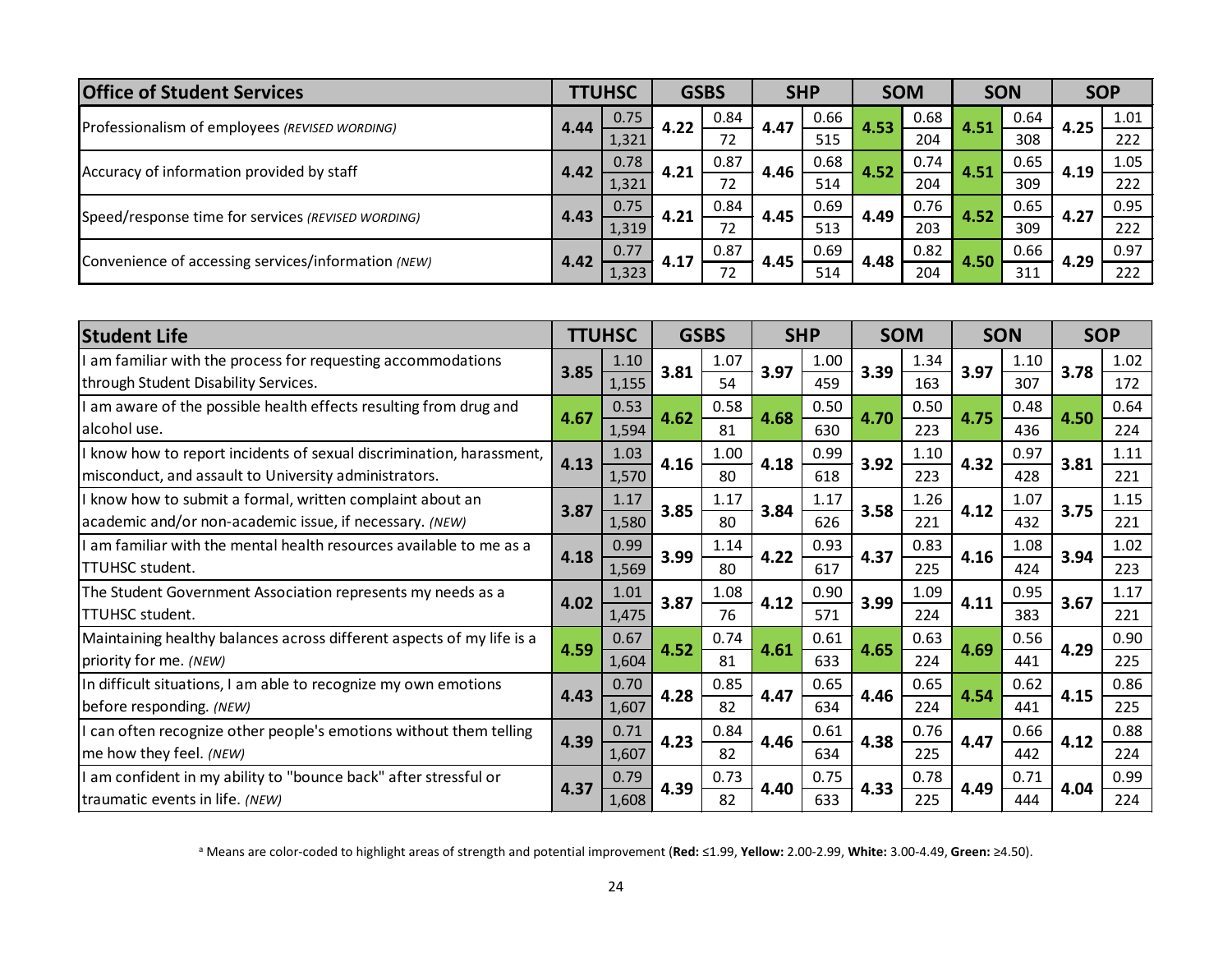#### **APPENDIX C. RESULTS BY CAMPUS**

|                                              | <b>TTUHSC</b> |           | ABL  |           | <b>AMA</b> |             | <b>DAL</b> |           | LBB          |           | <b>LBB-COV</b> |           | <b>MDL</b>  |           | <b>ODS</b> |           | <b>DIST</b> |           |
|----------------------------------------------|---------------|-----------|------|-----------|------------|-------------|------------|-----------|--------------|-----------|----------------|-----------|-------------|-----------|------------|-----------|-------------|-----------|
|                                              |               | <b>SD</b> | Mean | <b>SD</b> |            | <b>SD</b>   |            | <b>SD</b> |              | <b>SD</b> |                | <b>SD</b> |             | <b>SD</b> |            | <b>SD</b> |             | <b>SD</b> |
| <b>Overall Satisfaction</b>                  | Mean          |           |      |           | HMeanl     | n           | ⊣Meanŀ     |           | <b>Meanl</b> |           | <b>HMean</b>   |           | <b>Mean</b> |           | l Mean     |           | HMeanl      | n.        |
| Overall satisfaction with TTUHSC experiences | 4.36          | 0.79      | 4.24 | 0.86      | 4.02       | $\mid$ 0.93 | 3.42       | 1.07      | 4.44         | 0.70      | 4.40           | 0.60      | 3.94        | 0.72      | 4.28       | 0.73      | 4.56        | 0.68      |
|                                              |               | 1,661     |      | 139       |            | 173         |            | 55        |              | 686       |                | 20        |             | 67        |            | 50        |             | 471       |

| <b>General Academics</b>                              |      | <b>LTUHSC</b> | <b>ABL</b> |      | <b>AMA</b> |      | <b>DAL</b> |      | <b>LBB</b> |      | LBB-COV |      | <b>MDL</b> |      | <b>ODS</b> |      | <b>DIST</b> |      |
|-------------------------------------------------------|------|---------------|------------|------|------------|------|------------|------|------------|------|---------|------|------------|------|------------|------|-------------|------|
| Clarity of student expectations in my courses         | 4.31 | 0.78          | 4.16       | 0.82 | 4.04       | 0.94 | 3.85       | 0.97 | 4.35       | 0.73 | 4.20    | 0.62 | 3.94       | 0.74 | 4.44       | 0.64 | 4.48        | 0.71 |
|                                                       |      | 1,661         |            | 139  |            | 173  |            | 55   |            | 686  |         | 20   |            | 67   |            | 50   |             | 471  |
| Effectiveness of teaching strategies used by my       | 4.12 | 0.90          | 4.06       | 0.91 | 3.82       | 0.99 | 3.55       | 1.09 | 4.19       | 0.86 | 4.00    | 0.86 | 3.36       | 0.73 | 4.18       | 0.80 | 4.31        | 0.83 |
| professors                                            |      | 1,661         |            | 139  |            | 173  |            | 55   |            | 686  |         | 20   |            | 67   |            | 50   |             | 471  |
| Quality of instructional materials used to enhance my | 4.20 | 0.87          | 4.22       | 0.80 | 3.99       | 0.93 | 3.73       | 0.95 | 4.27       | 0.83 | 4.20    | 0.83 | 3.49       | 0.84 | 4.32       | 0.71 | 4.33        | 0.84 |
| learning                                              |      | 1,661         |            | 139  |            | 173  |            | 55   |            | 686  |         | 20   |            | 67   |            | 50   |             | 471  |
| Academic advisor's knowledge of program               |      | 0.83          | 4.39       | 0.82 | 4.27       | 0.93 | 3.98       | 1.08 | 4.43       | 0.80 | 4.45    | 1.00 | 4.12       | 0.66 | 4.40       | 0.73 | 4.46        | 0.80 |
| requirements                                          | 4.39 | 1,661         |            | 139  |            | 173  |            | 55   |            | 686  |         | 20   |            | 67   |            | 50   |             | 471  |
| Faculty/staff knowledge of career opportunities in my | 4.32 | 0.84          | 4.34       | 0.82 | 4.10       | 0.98 | 3.73       | 1.10 | 4.43       | 0.78 | 4.35    | 1.14 | 4.10       | 0.76 | 4.44       | 0.67 | 4.32        | 0.82 |
| field of study                                        |      | 1,661         |            | 139  |            | 173  |            | 55   |            | 686  |         | 20   |            | 67   |            | 50   |             | 471  |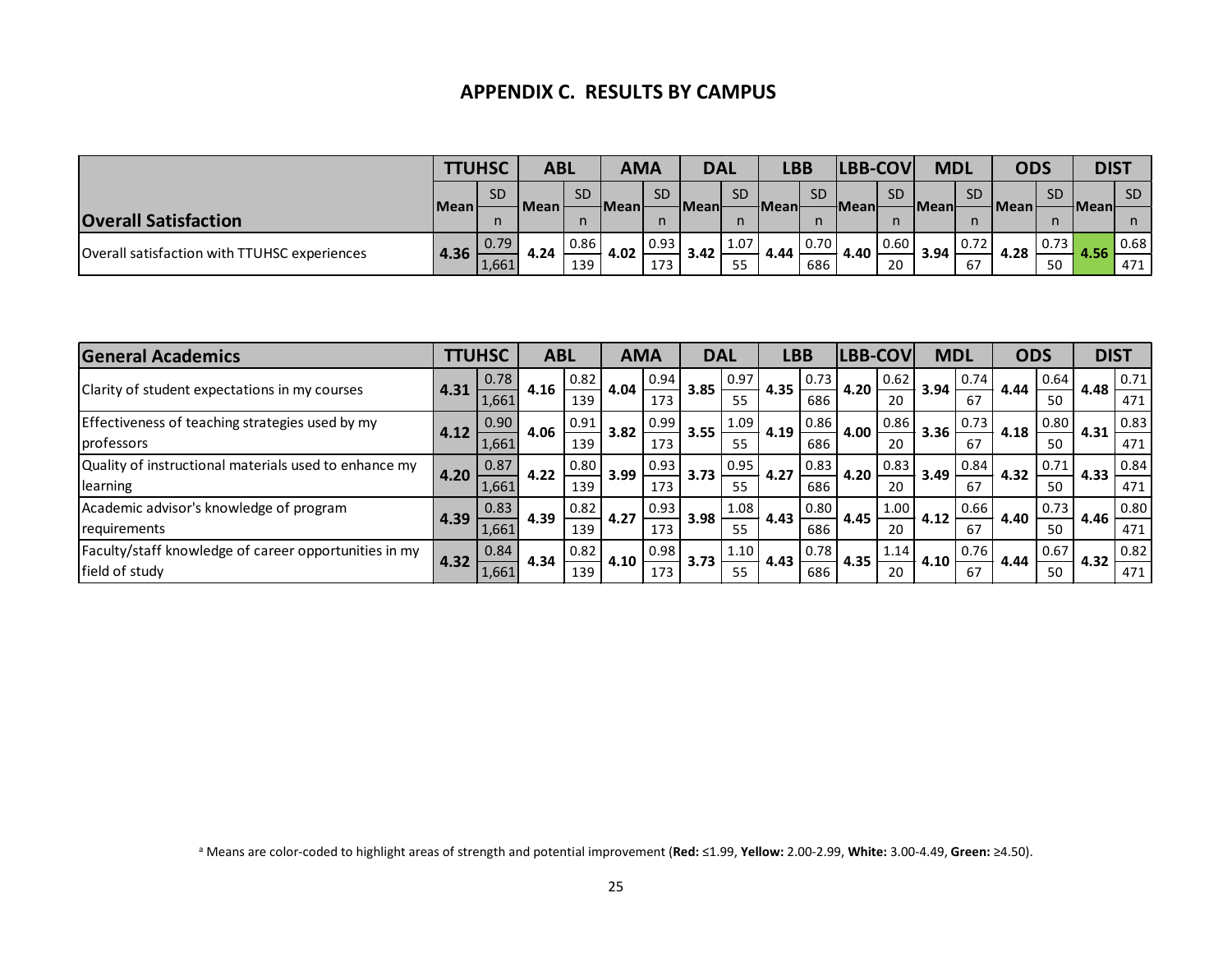| <b>Interprofessional Education</b>                             | <b>TTUHSC</b> |       | <b>ABL</b> |      | <b>AMA</b> |      | <b>DAL</b> |      | <b>LBB</b> |      | <b>LBB-COV</b> |      | <b>MDL</b> |      | <b>ODS</b> |      | <b>DIST</b> |      |
|----------------------------------------------------------------|---------------|-------|------------|------|------------|------|------------|------|------------|------|----------------|------|------------|------|------------|------|-------------|------|
| Degree to which TTUHSC advocates for                           |               | 0.82  |            | 0.88 |            | 1.00 |            | 1.00 |            | 0.77 |                | 0.86 |            | 0.92 |            | 0.74 |             | 0.72 |
| interprofessional practice and education in order to           | 4.39          |       | 4.33       |      | 4.13       |      | 4.04       |      | 4.43       |      | 4.30           |      | 4.15       |      | 4.48       |      | 4.50        |      |
| prepare you to be a collaborative clinician, educator, or      |               | 1,655 |            | 139  |            | 172  |            | 55   |            | 684  |                | 20   |            | 65   |            | 50   |             | 470  |
| Degree to which learning opportunities about                   |               | 0.88  |            | 1.01 |            | 1.08 |            | 1.04 |            | 0.81 |                | 0.69 |            | 0.97 |            | 0.78 |             | 0.76 |
| interprofessional education and practice are integrated   4.28 |               |       | 4.15       |      | 3.90       |      | 3.91       |      | 4.33       |      | 4.45           |      | 3.97       |      | 4.42       |      | 4.47        |      |
| throughout your program's curriculum                           |               | 1,655 |            | 139  |            | 172  |            | 55   |            | 684  |                | 20   |            | 65   |            | 50   |             | 470  |
| Development of the interprofessional knowledge, skills,        | 4.34          | 0.81  | 4.23       | 0.92 | 4.03       | 0.97 | 3.91       | 0.91 | 4.37       | 0.77 | 4.40           | 3.68 | 4.08       | 0.85 | 4.42       | 0.61 | 4.50        | 0.72 |
| and values needed to work collaboratively with others          |               | 1,655 |            | 139  |            | 172  |            | 55   |            | 684  |                | 20   |            | 65   |            | 50   |             | 470  |
| Quantity of interprofessional education and practice           | 4.23          | 0.90  | 4.02       | 1.09 | 3.95       | 1.01 | 3.75       | 1.06 | 4.27       | 0.84 | 4.30           | 0.80 | 3.95       | 0.89 | 4.34       | 0.85 | 4.40        | 0.83 |
| learning activities offered at TTUHSC                          |               | 1,655 |            | 139  |            | 172  |            | 55   |            | 684  |                | 20   |            | 65   |            | 50   |             | 470  |
| Quality of interprofessional education and practice            | 4.19          | 0.97  | 4.06       | 1.10 | 3.83       | 1.15 | 3.73       | 1.08 | 4.20       | 0.93 | 4.20           | 1.01 | 3.94       | 0.92 | 4.38       | 0.75 | 4.41        | 0.84 |
| learning activities offered at TTUHSC                          |               | 1,655 |            | 139  |            | 172  |            | 55   |            | 684  |                | 20   |            | 65   |            | 50   |             | 470  |
| Variety of interprofessional education and practice            | 4.14          | 0.94  | 3.99       | 1.13 | 3.87       | 1.05 | 3.65       | 0.97 | 4.16       | 0.88 | 4.00           | 0.97 | 3.86       | 0.97 | 4.26       | 0.90 | 4.35        | 0.85 |
| learning activities offered at TTUHSC                          |               | 1,655 |            | 139  |            | 172  |            | 55   |            | 684  |                | 20   |            | 65   |            | 50   |             | 470  |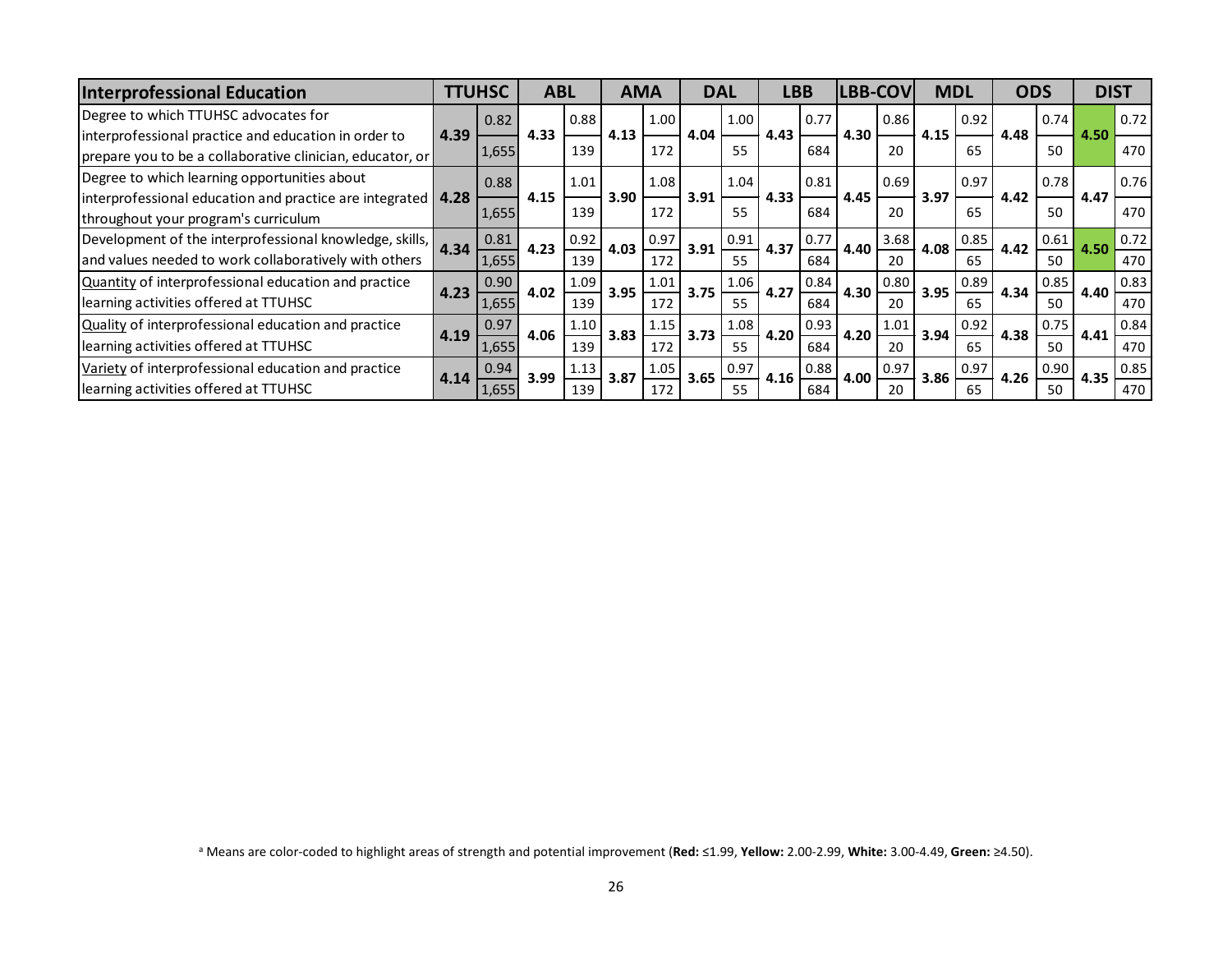| <b>Technology</b>                                                                                                                      |      | <b>TTUHSC</b> | <b>ABL</b> |             | <b>AMA</b> |             | <b>DAL</b> |            | <b>LBB</b> |             | LBB-COV |            | <b>MDL</b> |            | <b>ODS</b> |            | <b>DIST</b> |             |
|----------------------------------------------------------------------------------------------------------------------------------------|------|---------------|------------|-------------|------------|-------------|------------|------------|------------|-------------|---------|------------|------------|------------|------------|------------|-------------|-------------|
| Reliability of the learning management system (i.e.,<br>Sakai, Canvas)                                                                 | 4.24 | 0.87<br>1,647 | 4.08       | 1.00<br>139 | 3.99       | 1.01<br>170 | 3.93       | 0.99<br>54 | 4.19       | 0.89<br>682 | 3.60    | 1.23<br>20 | 4.31       | 0.58<br>65 | 4.16       | 0.87<br>50 | 4.50        | 0.66<br>467 |
| Reliability of wireless connection (i.e., HSC-AIR) on my<br>campus                                                                     | 4.17 | 0.91<br>1,493 | 4.10       | 0.90<br>139 | 3.94       | 1.05<br>170 | 3.81       | 0.93<br>54 | 4.12       | 0.93<br>677 | 3.80    | 1.01<br>20 | 4.05       | 0.87<br>65 | 4.18       | 0.90<br>50 |             |             |
| Quality of audio-video equipment used in my<br>classrooms                                                                              | 3.93 | 1.03<br>1,481 | 3.81       | 1.00<br>139 | 3.58       | 1.13<br>169 | 3.52       | 1.13<br>54 | 3.87       | 1.04<br>670 | 4.00    | 0.97<br>20 | 3.77       | 0.90<br>65 | 3.74       | 0.96<br>50 |             |             |
| Availability of TTUHSC IT Solution Center staff to assist<br>with my technology needs                                                  | 4.27 | 0.86<br>1,521 | 4.27       | 0.89<br>135 | 3.81       | 1.11<br>160 | 3.88       | 0.86<br>52 | 4.31       | 0.84<br>650 | 4.11    | 0.81<br>19 | 4.05       | 0.88<br>59 | 4.30       | 0.67<br>44 | 4.48        | 0.71<br>402 |
| Knowledge/skill of TTUHSC IT Solution Center<br>technicians                                                                            | 4.26 | 0.88<br>1,515 | 4.27       | 0.94<br>135 | 3.82       | 1.13<br>160 | 3.83       | 0.88<br>52 | 4.31       | 0.85<br>649 | 3.89    | 0.96<br>18 | 3.97       | 0.86<br>60 | 4.27       | 0.66<br>44 | 4.48        | 0.72<br>397 |
| Usefulness of information provided in SolveIT,<br>TTUHSC's searchable database for common technology   4.13<br>questions and solutions |      | 0.93<br>1,340 | 4.04       | 0.97<br>119 | 3.77       | 1.05<br>151 | 3.80       | 0.88<br>50 | 4.16       | 0.92<br>571 | 3.87    | 0.92<br>15 | 3.81       | 0.97<br>52 | 4.21       | 0.74<br>38 | 4.38        | 0.80<br>344 |
| Usability of the TTUHSC website overall                                                                                                | 4.11 | 0.97<br>1,637 | 3.95       | 1.10<br>139 | 3.64       | 1.22<br>168 | 3.67       | 0.99<br>54 | 4.11       | 0.96<br>676 | 3.70    | 0.86<br>20 | 4.17       | 0.80<br>65 | 4.32       | 0.79<br>50 | 4.37        | 0.77<br>465 |
| Availability of your school's technology support staff                                                                                 | 4.29 | 0.83<br>1,541 | 4.33       | 0.89<br>138 | 3.91       | 1.01<br>164 | 4.00       | 0.78<br>53 | 4.32       | 0.81<br>655 | 4.16    | 0.76<br>19 | 4.13       | 0.88<br>62 | 4.29       | 0.73<br>45 | 4.46        | 0.69<br>405 |
| Knowledge/skill of your school's technology support<br>staff                                                                           | 4.29 | 0.85<br>1,546 | 4.31       | 0.89<br>138 | 3.91       | 1.03<br>164 | 3.94       | 0.77<br>53 | 4.31       | 0.85<br>660 | 4.00    | 0.75<br>19 | 4.03       | 0.91<br>61 | 4.27       | 0.72<br>45 | 4.50        | 0.68<br>406 |
| Usability of your school's website                                                                                                     | 4.15 | 0.94<br>1,633 | 4.02       | 1.06<br>139 | 3.74       | 1.17<br>167 | 3.80       | 0.92<br>54 | 4.15       | 0.94<br>676 | 3.79    | 0.79<br>19 | 4.23       | 0.71<br>64 | 4.20       | 0.81<br>50 | 4.39        | 0.77<br>464 |
| Overall perception of technology at TTUHSC (NEW)                                                                                       | 4.20 | 0.87<br>1,638 | 4.15       | 0.91<br>139 | 3.84       | 0.99<br>168 | 3.65       | 0.89<br>54 | 4.18       | 0.90<br>682 | 3.80    | 0.83<br>20 | 4.02       | 0.80<br>65 | 4.08       | 0.90<br>50 | 4.48        | 0.67<br>460 |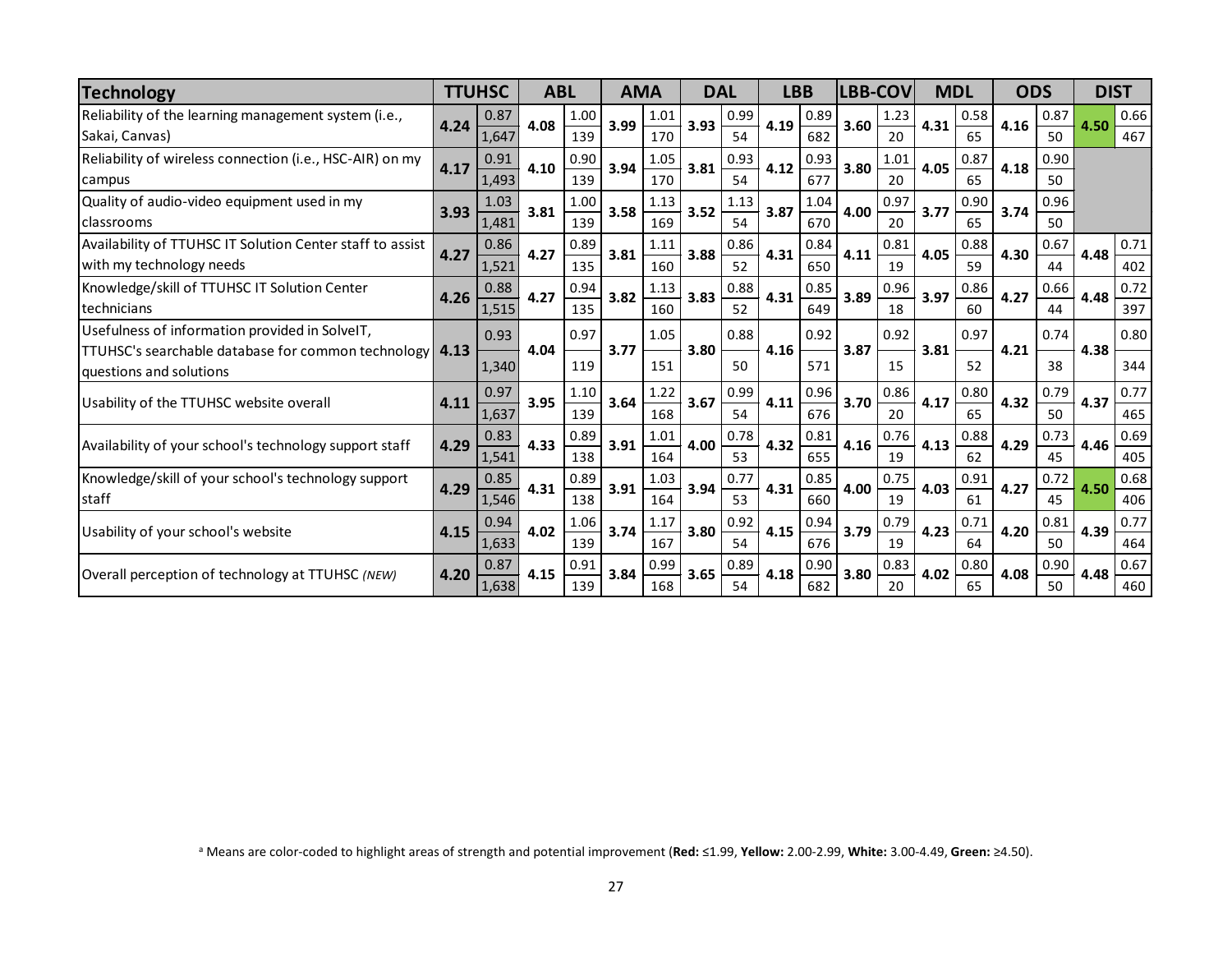| <b>Physical Environment</b>                            |      | <b>TTUHSC</b> | <b>ABL</b> |      | <b>AMA</b> |      | <b>DAL</b> |      |      | <b>LBB</b> | <b>LBB-COV</b> |      | <b>MDL</b> |      | <b>ODS</b> |      | <b>DIST</b> |
|--------------------------------------------------------|------|---------------|------------|------|------------|------|------------|------|------|------------|----------------|------|------------|------|------------|------|-------------|
| General adequacy of classrooms                         | 4.24 | 0.80          | 4.25       | 0.92 | 4.20       | 0.85 | 3.59       | 1.16 | 4.27 | 0.76       | 4.50           | 0.51 | 4.17       | 0.68 | 4.14       | 0.87 |             |
|                                                        |      | 1,334         |            | 135  |            | 166  |            | 54   |      | 660        |                | 20   |            | 64   |            | 49   |             |
| Adequacy of study facilities, excluding the library    | 3.95 | 1.10          | 3.93       | 1.12 | 3.95       | 1.11 | 3.07       | 1.40 | 3.96 | 1.08       | 4.30           | 0.86 | 3.57       | 1.17 | 3.67       | 1.15 |             |
|                                                        |      | 1,307         |            | 136  |            | 166  |            | 54   |      | 651        |                | 20   |            | 63   |            | 48   |             |
| Availability of common spaces for students to          | 3.86 | 1.15          | 3.89       | 1.14 | 3.88       | 1.10 | 2.93       | 1.40 | 3.82 | 1.17       | 4.35           | 0.75 | 3.72       | 1.08 | 3.69       | 1.19 |             |
| congregate between classes                             |      | 1,304         |            | 137  |            | 166  |            | 54   |      | 650        |                | 20   |            | 64   |            | 49   |             |
| Cleanliness of campus buildings                        | 4.48 | 0.70          | 4.68       | 0.55 | 4.40       | 0.82 | 3.63       | 1.17 | 4.53 | 0.60       | 4.85           | 0.37 | 4.56       | 0.56 | 4.39       | 0.57 |             |
|                                                        |      | 1,366         |            | 137  |            | 167  |            | 54   |      | 664        |                | 20   |            | 64   |            | 49   |             |
| Safety/security in campus buildings, excluding the     | 4.35 | 0.78          | 4.58       | 0.63 | 4.40       | 0.77 | 3.87       | 1.06 | 4.34 | 0.80       | 4.60           | 0.50 | 4.31       | 0.69 | 4.18       | 0.78 |             |
| library                                                |      | 1,348         |            | 137  |            | 167  |            | 54   |      | 663        |                | 20   |            | 64   |            | 49   |             |
| Safety/security outside of campus buildings, including | 4.12 | 0.97          | 4.45       | 0.78 | 4.28       | 0.91 | 3.70       | 1.19 | 4.01 | 1.02       | 4.20           | 1.01 | 4.19       | 0.79 | 3.90       | 1.08 |             |
| parking lots                                           |      | 1,353         |            | 137  |            | 167  |            | 54   |      | 665        |                | 20   |            | 64   |            | 48   |             |
| Parking availability                                   | 3.75 | 1.19          | 3.66       | 1.33 | 3.75       | 1.24 | 3.45       | 1.19 | 3.77 | 1.16       | 3.95           | 0.69 | 4.33       | 0.67 | 2.98       | 1.42 |             |
|                                                        |      | 1,361         |            | 136  |            | 167  |            | 53   |      | 663        |                | 20   |            | 64   |            | 47   |             |

| <b>Student Business Services</b>                    |      | <b>TTUHSC</b> | <b>ABL</b> |      | <b>AMA</b> |      | <b>DAL</b> |      | <b>LBB</b> |      | <b>LBB-COV</b> |                    | <b>MDL</b> |      | <b>ODS</b> |      | <b>DIST</b> |      |
|-----------------------------------------------------|------|---------------|------------|------|------------|------|------------|------|------------|------|----------------|--------------------|------------|------|------------|------|-------------|------|
|                                                     | 4.40 | 0.74          | 4.35       | 0.69 | 4.23       | 0.98 | 4.04       | 0.85 | 4.38       | 0.73 | 4.70           | 0.47               | 4.30       | 0.67 | 4.41       | 0.73 |             | 0.62 |
| Professionalism of employees (REVISED WORDING)      |      | 1,503         |            | 131  |            | 155  |            | 53   |            | 624  |                | 20                 |            | 61   |            | 49   |             | 410  |
| Accuracy of information provided by staff           |      | 0.78          |            | 0.74 | 4.22       | 1.00 | 4.00       | 0.98 | 4.36       | 0.77 | 4.65           | 0.49               | 4.30       | 0.76 | 4.37       | 0.78 | 4.53        | 0.66 |
|                                                     | 4.38 | 1,502         | 4.34       | 131  |            | 154  |            | 53   |            | 622  |                | 20                 |            | 61   |            | 49   |             | 412  |
|                                                     |      | 0.77          |            | 0.77 |            | 1.00 |            | 0.98 |            | 0.75 |                | 0.47               |            | 0.79 | 4.27       | 0.84 |             | 0.62 |
| Speed/response time for services (REVISED WORDING)  | 4.37 | 1,505         | 4.32       | 131  | 4.18       | 157  | 3.96       | 53   | 4.36       | 622  | 4.70           | 20                 | 4.23       | 60   |            | 49   |             | 413  |
|                                                     |      | 0.82          |            | 0.80 |            | 1.04 |            | 1.10 |            | 0.82 | 4.60           | $\vert 0.75 \vert$ | 4.25       | 0.83 |            | 0.91 |             | 0.61 |
| Convenience of accessing services/information (NEW) | 4.35 | 1,516         | 4.31       | 133  | 4.20       | 158  | 3.91       | 53   | 4.31       | 625  |                | 20                 |            | 61   | 4.20       | 49   | 4.56        | 417  |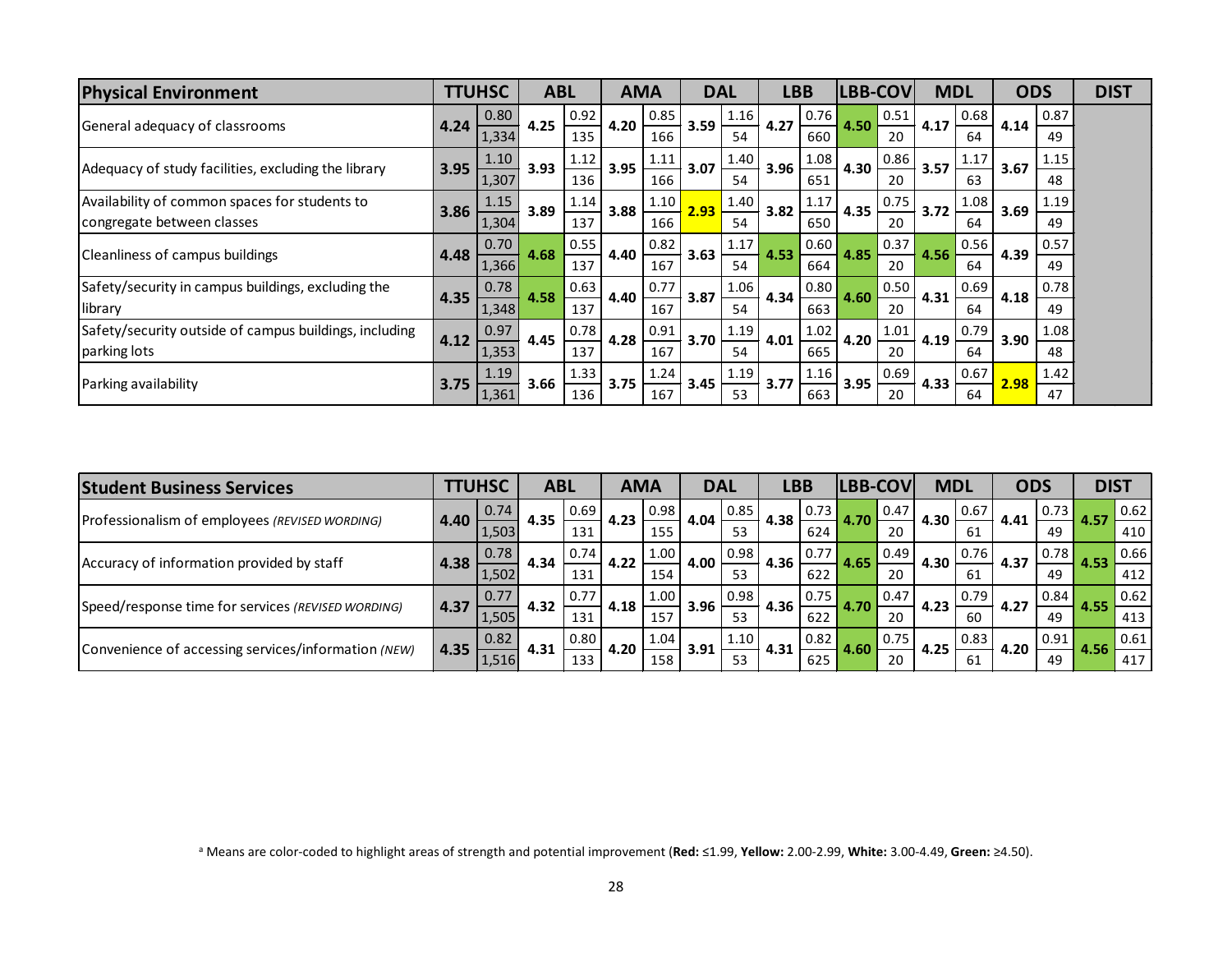| <b>General Library</b>                                              |      | <b>TTUHSC</b> | <b>ABL</b> |      | <b>AMA</b> |      | <b>DAL</b> |      | <b>LBB</b> |      | <b>LBB-COV</b> |      | <b>MDL</b> |      | <b>ODS</b> |      | <b>DIST</b> |      |
|---------------------------------------------------------------------|------|---------------|------------|------|------------|------|------------|------|------------|------|----------------|------|------------|------|------------|------|-------------|------|
| Availability of librarians via multiple communication               |      | 0.84          |            | 0.92 |            | 0.98 |            | 0.99 |            | 0.75 |                | 0.47 |            | 0.83 |            | 0.54 |             | 0.80 |
| methods (i.e., in person, telephone, email, text, live              | 4.23 |               | 3.92       |      | 3.96       |      | 3.47       | 45   | 4.32       |      | 4.70           |      | 4.00       | 50   | 4.58       |      | 4.35        |      |
| chat)                                                               |      | 1,313         |            | 102  |            | 140  |            |      |            | 555  |                | 20   |            |      |            | 50   |             | 351  |
| Helpfulness of librarians in responding to my questions             | 4.23 | 0.85          | 3.95       | 0.92 | 4.02       | 0.96 | 3.52       | 0.93 | 4.29       | 0.78 | 4.60           | 0.50 | 3.94       | 0.91 | 4.65       | 0.56 | 4.34        | 0.82 |
|                                                                     |      | 1,241         |            | 94   |            | 132  |            | 44   |            | 541  |                | 20   |            | 48   |            | 48   |             | 314  |
| Availability of appropriate online databases for my field           | 4.34 | 0.82          | 4.35       | 0.76 | 4.22       | 0.87 | 3.98       | 1.04 | 4.33       | 0.78 | 4.63           | 0.50 | 4.10       | 0.98 | 4.56       | 0.58 | 4.44        | 0.81 |
| of study                                                            |      | 1,540         |            | 133  |            | 161  |            | 52   |            | 625  |                | 19   |            | 63   |            | 50   |             | 437  |
| Availability of appropriate online journals for my field            | 4.32 | 0.81          | 4.29       | 0.79 |            | 0.87 | 4.02       | 0.96 |            | 0.79 | 4.65           | 0.49 | 4.06       | 0.90 | 4.44       | 0.67 |             | 0.80 |
| of study                                                            |      | 1,545         |            | 131  | 4.21       | 160  |            | 52   | 4.31       | 628  |                | 20   |            | 63   |            | 50   | 4.41        | 441  |
|                                                                     |      | 0.88          | 4.25       | 0.83 |            | 0.99 |            | 1.04 |            | 0.83 | 4.40           | 0.82 |            | 0.87 | 4.30       | 0.81 | 4.28        | 0.89 |
| Availability of appropriate $e$ -books for my field of study   4.22 |      | 1,474         |            | 127  | 4.07       | 156  | 3.92       | 52   | 4.22       | 601  |                | 20   | 4.11       | 62   |            | 50   |             | 406  |
| Overall perception of services provided by the library              |      | 0.79          |            | 0.80 |            | 0.85 |            | 0.95 |            | 0.78 |                | 0.49 |            | 0.77 |            | 0.58 |             | 0.77 |
| (NEW)                                                               | 4.31 | 1,519         | 4.16       | 129  | 4.15       | 158  | 3.90       | 50   | 4.32       | 631  | 4.65           | 20   | 4.12       | 58   | 4.56       | 50   | 4.43        | 423  |

| <b>Physical Library</b>                     | <b>LBB</b> |      | <b>AMA</b> |      | <b>ODS</b> |      |
|---------------------------------------------|------------|------|------------|------|------------|------|
| Hours of operation                          | 3.97       | 1.00 |            | 1.02 | 3.42       | 1.35 |
|                                             |            | 728  | 3.83       | 101  |            | 59   |
|                                             | 4.21       | 0.73 | 3.95       | 0.91 | 4.18       | 0.81 |
| Availability of resource materials on-site  |            | 695  |            | 99   |            | 60   |
| Availability of computers for your use      |            | 0.77 |            | 1.09 |            | 0.67 |
|                                             | 4.24       | 688  | 3.86       | 93   | 4.36       | 58   |
| Adequacy of study facilities in the library |            | 0.98 |            | 1.09 |            | 1.05 |
|                                             | 4.02       | 721  | 3.86       | 101  | 3.90       | 60   |
| Safety/security in the library              |            | 0.83 | 4.15       | 0.93 | 4.33       | 0.68 |
|                                             | 4.23       | 718  |            | 100  |            | 60   |

| <b>Writing Center</b>                                 | טחטו |      | ABL  |      | <b>AMA</b> |                     | DAI  |      | LBP  |      | <b>LBB</b><br>cov |      | <b>MDL</b> |      |            |      | <b>DIST</b>          |      |
|-------------------------------------------------------|------|------|------|------|------------|---------------------|------|------|------|------|-------------------|------|------------|------|------------|------|----------------------|------|
| How satisfied were you with the services you received |      | 0.99 | כפיכ | 0.70 | 4.30       | 72<br>$\cdot$ 0.75. | 3.20 | 0.94 | $-$  | 0.82 | $\sim$            | 0.84 | n o m      | 0.78 | <b>103</b> | 0.97 |                      | 0.92 |
| <b>TTUHSC Writing Center?</b><br>I from the 1         | 4.16 | 191  | 3.33 | Ω    |            | $\Delta$<br>τn      |      |      | 4.ZI | 78   | 4.O/              |      | 4.Z5       |      | 4.03       |      | 4.10<br>$\mathbf{H}$ | .    |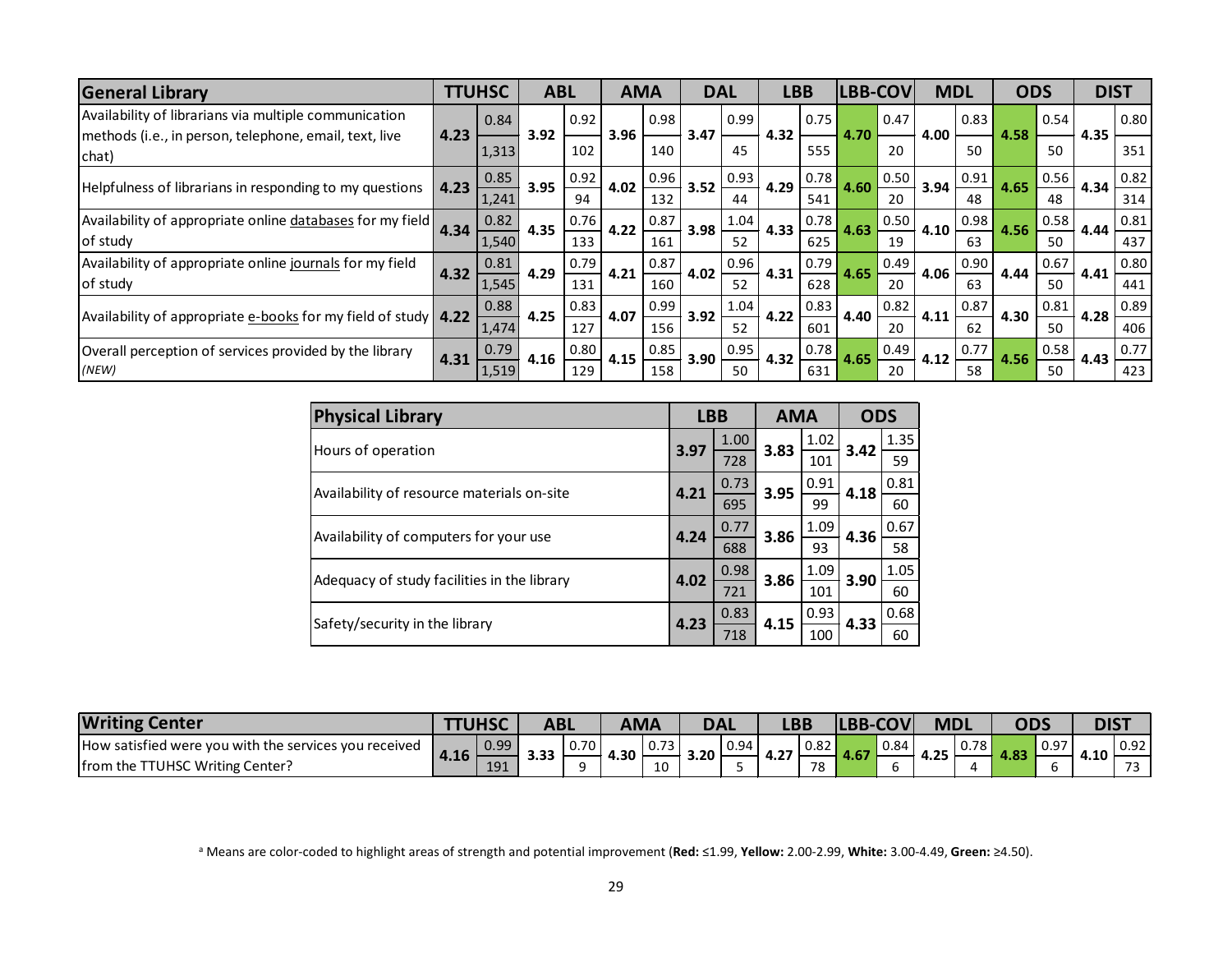| <b>Financial Aid</b>                                | <b>TTUHSC</b> |       | <b>ABL</b> |                  | <b>AMA</b> |                    | <b>DAL</b> |      | <b>LBB</b> |                    | <b>LBB-COV</b> |      | <b>MDL</b> |      | <b>ODS</b> |      | <b>DIST</b> |      |
|-----------------------------------------------------|---------------|-------|------------|------------------|------------|--------------------|------------|------|------------|--------------------|----------------|------|------------|------|------------|------|-------------|------|
| Professionalism of employees (REVISED WORDING)      | 4.39          | 0.75  | 4.29       | 0.84             | 4.24       | 0.88               | 4.00       | 1.03 | 4.40       | $\vert 0.70 \vert$ | 4.58           | 0.77 | 4.40       | 0.62 | 4.32       | 0.75 | 4.54        | 0.66 |
|                                                     |               | 1,435 |            | 129              |            | 156                |            | 54   |            | 600                |                | 19   |            | 57   |            | 47   |             | 372  |
|                                                     |               | 0.79  | 4.29       | 0.84<br>129      | 4.18       | $\vert 0.97 \vert$ | 3.96       | 1.03 | 4.34       | 0.74               | 4.68           | 0.48 | 4.35       | 0.64 | 4.20       | 1.00 | 4.50        | 0.72 |
| Accuracy of information provided by staff           | 4.35          | 1,439 |            |                  |            | 158                |            | 54   |            | 602                |                | 19   |            | 57   |            | 46   |             | 374  |
| Speed/response time for services (REVISED WORDING)  |               | 0.86  | 4.18       | 0.91             | 4.11       | 1.00               | 3.85       | 1.07 | 4.28       | 0.82               | 4.68           | 0.48 | 4.21       | 0.94 | 4.21       | 0.95 | 4.46        | 0.74 |
|                                                     | 4.28          | 1,435 |            | 130              |            | 155                |            | 54   |            | 603                |                | 19   |            | 57   |            | 47   |             | 370  |
| Convenience of accessing services/information (NEW) |               | 0.84  |            | 0.99             |            | $\vert 0.98 \vert$ |            | 1.02 | 4.29       | 0.80               |                | 0.77 | 4.25       | 0.89 | 4.22       | 0.84 |             | 0.69 |
|                                                     | 4.30          | 1,438 | 4.17       | 130 <sub>1</sub> | 4.08       | 156                | 3.89       | 54   |            | 602                |                | 19   |            | 57   |            | 46   |             | 374  |

| Registrar                                           |      | <b>TTUHSC</b> | <b>ABL</b> |             | <b>AMA</b> |      | <b>DAL</b> |      | <b>LBB</b> |               | <b>LBB-COV</b> |      | <b>MDL</b> |      | <b>ODS</b> |      | <b>DIST</b> |          |
|-----------------------------------------------------|------|---------------|------------|-------------|------------|------|------------|------|------------|---------------|----------------|------|------------|------|------------|------|-------------|----------|
| Professionalism of employees (REVISED WORDING)      |      | 0.68          | 4.46       | 0.64        | 4.31       | 0.85 | 4.20       | 0.83 | 4.45       | 0.65          | 4.69           | 0.48 | 4.37       | 0.64 | 4.43       | 0.68 | 4.55        | $0.65\,$ |
|                                                     | 4.45 | 1,457         |            | 127         |            | 149  |            | 51   |            | 595           |                | 16   |            | 57   |            | 47   |             | 415      |
|                                                     | 4.42 | 0.72          | 4.41       | 0.67        | 4.34       | 0.81 | 4.10       | 0.90 | 4.41       | 0.70          | 4.71           | 0.47 | 4.28       | 0.81 | 4.41       | 0.65 | 4.52        | 0.69     |
| Accuracy of information provided by staff           |      | 1,461         |            | 129         |            | 149  |            | 51   |            | 597           |                | 17   |            | 58   |            | 46   |             | 414      |
| Speed/response time for services (REVISED WORDING)  |      | 0.74          |            | 0.79<br>131 | 4.29       |      | 4.02       | 1.05 | 4.39       | 0.71          | 4.71           | 0.47 | 4.40       | 0.67 | 4.34       | 0.70 | 4.52        | $0.68\,$ |
|                                                     | 4.40 | 1,467         | 4.34       |             |            | 149  |            | 51   |            | 596           |                | 17   |            | 58   |            | 47   |             | 418      |
|                                                     |      | 0.75          |            | 0.77        |            | 0.89 | 4.04       | 1.05 |            | 0.71<br>.4.38 |                | 0.80 |            | 0.76 | 4.37       | 0.68 |             | 0.68     |
| Convenience of accessing services/information (NEW) | 4.39 | 1,474         | 4.34       | 130         | 4.28       | 151  |            | 51   |            | 599           | 4.53           | 17   | 4.33       | 58   |            | 46   |             | 422      |

| <b>Institutional Health</b>                         |      | <b>TTUHSC</b> |      | <b>ABL</b>  |      | <b>AMA</b> |      | <b>DAL</b> |      | <b>LBB</b> |      | <b>LBB-COV</b> | <b>MDL</b> |      | <b>ODS</b> |      | <b>DIST</b> |      |
|-----------------------------------------------------|------|---------------|------|-------------|------|------------|------|------------|------|------------|------|----------------|------------|------|------------|------|-------------|------|
|                                                     | 4.40 | 0.75          | 4.41 | 0.63        | 4.21 | 0.95       | 4.08 | 0.90       | 4.44 | 0.72       | 4.55 | 0.69           | 4.22       | 0.81 | 4.64       | 0.57 | 4.46        | 0.68 |
| Professionalism of employees (REVISED WORDING)      |      | 1,350         |      | 123         |      | 144        |      | 50         |      | 637        |      | 20             |            | 55   |            | 45   |             | 276  |
|                                                     |      | 0.75          | 4.40 | 0.62<br>123 | 4.22 | 0.96       | 4.04 | 0.90       | 4.44 | 0.72       | 4.55 | 0.76           | 4.22       | 0.79 |            | 0.58 | 4.46        | 0.71 |
| Accuracy of information provided by staff           | 4.40 | 1,352         |      |             |      | 144        |      | 50         |      | 637        |      | 20             |            | 54   | 4.60       | 45   |             | 279  |
|                                                     |      | 0.74          | 4.38 | 0.63        |      |            | 4.04 | 0.90       |      | 0.70       | 4.60 | 0.60           | 4.20       | 0.83 | 4.62       | 0.58 | 4.46        | 0.69 |
| Speed/response time for services (REVISED WORDING)  | 4.41 | 1,349         |      | 123         | 4.23 | 143        |      | 50         | 4.46 | 636        |      | 20             |            | 54   |            | 45   |             | 278  |
| Convenience of accessing services/information (NEW) | 4.38 | 0.77          |      | 0.73        | 4.19 | 0.97       |      | 0.98       | 4.43 | 0.73       | 4.45 | 0.89           |            | 0.86 |            | 0.58 | 4.46        | 0.69 |
|                                                     |      | 4.32<br>1,350 | 124  |             | 144  | 3.98       | 50   |            | 635  |            | 20   |                | 54         |      | 45         |      | 278         |      |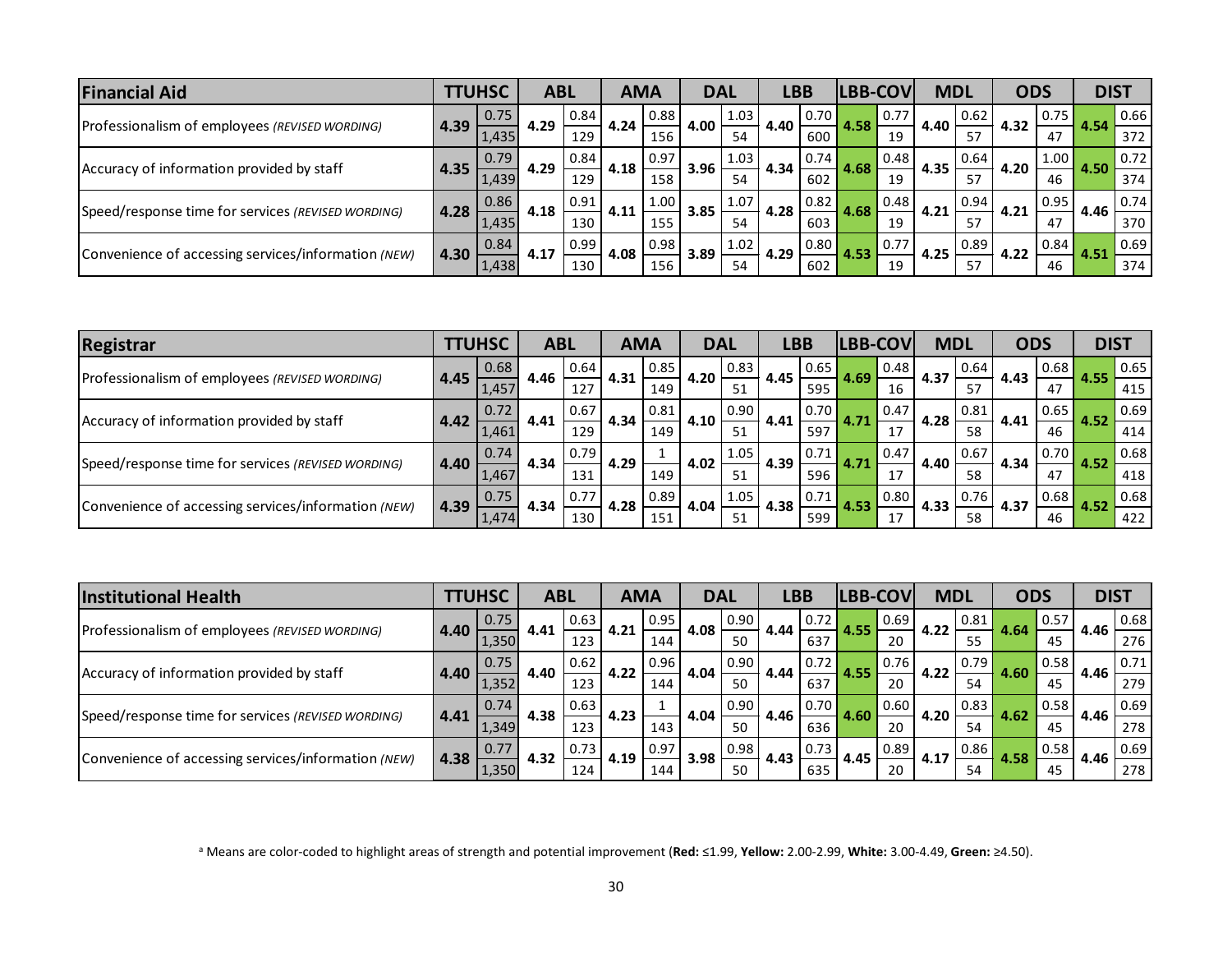| <b>Veterans and Military Advising (NEW)</b>   | <b>TTUHSC</b> |      | <b>ABL</b> |                    | <b>AMA</b> |            | <b>DAL</b> |      | LBB  |      | <b>LBB-COV</b> |      | <b>MDL</b>   |      | <b>ODS</b> |      | <b>DIST</b> |      |
|-----------------------------------------------|---------------|------|------------|--------------------|------------|------------|------------|------|------|------|----------------|------|--------------|------|------------|------|-------------|------|
| Professionalism of employees                  | 4.24          | 0.89 | 4.07       | 0.99               | 3.99       | 1.04       | 4.10       | 0.86 | 4.29 | 0.84 | 4.75           | 0.50 | 3.94         | 0.75 | 4.26       | 0.87 | 4.46        | 0.81 |
|                                               |               | 519  |            | 56                 |            | 67         |            | 29   |      | 212  |                |      |              |      |            | 19   |             | 115  |
|                                               |               | 0.89 |            | 1.00               | 4.00       | 1.04       | 4.10       | 0.86 | 4.27 | 0.84 | 4.75           | 0.50 | 3.94         | 0.75 | 4.32       | 0.89 | 4.43        | 0.83 |
| Accuracy of information provided by staff     | 4.24          | 520  | 4.09       | 56                 |            | 67         |            | 29   |      | 212  |                |      |              | 17   |            | 19   |             | 116  |
|                                               |               | 0.91 |            | 1.01<br>4.00<br>56 | 1.04       |            | 0.84       |      | 0.88 | 4.75 | 0.50           | 3.88 | $\vert$ 0.93 | 4.26 | 0.87       | 4.46 | 0.82        |      |
| Speed/response time for services              | 4.23          | 520  | 4.00       |                    |            | 68         | 4.07       | 29   | 4.27 | 212  |                |      |              | 17   |            | 19   |             | 115  |
|                                               |               | 0.94 |            | 1.06               |            | 1.04       |            | 1.00 |      | 0.86 | 4.75           | 0.50 | 3.94         | 0.83 |            | 0.87 |             | 0.91 |
| Convenience of accessing services/information | 4.20          | 523  | 3.96       | 56                 | 3.99       | 3.97<br>67 | 30         | 4.25 | 213  |      |                |      | 17           | 4.26 | 19         | 4.40 | 117         |      |

| <b>Office of Student Services</b>                   |      | <b>TTUHSC</b> |      | <b>ABL</b> |      | <b>AMA</b> |      | <b>DAL</b> |      | <b>LBB</b> | <b>LBB-COV</b> |      | <b>MDL</b> |      | <b>ODS</b> |      | <b>DIST</b> |      |
|-----------------------------------------------------|------|---------------|------|------------|------|------------|------|------------|------|------------|----------------|------|------------|------|------------|------|-------------|------|
| Professionalism of employees (REVISED WORDING)      | 4.44 | 0.75          | 4.34 | 0.82       | 4.37 | 0.96       | 4.11 | 1.06       | 4.47 | 0.67       | 4.76           | 0.56 | 4.28       | 0.70 | 4.57       | 0.55 | 4.50        | 0.69 |
|                                                     |      | 1,321         |      | 129        |      | 157        |      | 54         |      | 600        |                | 17   |            | 57   |            | 42   |             | 265  |
|                                                     |      | 0.78          |      | 0.87       | 4.36 | 0.98       | 4.07 | 1.06       | 4.47 | 0.69       |                | 0.77 | 4.25       | 0.69 | 4.45       | 0.67 | 4.51        | 0.71 |
| Accuracy of information provided by staff           | 4.42 | 1,321         | 4.27 | 129        |      | 157        |      | 54         |      | 599        |                | 17   |            | 57   |            | 42   |             | 266  |
|                                                     |      | 0.75          | 4.37 | 0.75       | 0.90 | 4.09       | 1.05 | 4.45       | 0.70 | 4.65       | 0.79           | 4.19 | 0.74       |      | 0.70       | 4.53 | 0.67        |      |
| Speed/response time for services (REVISED WORDING)  | 4.43 | 1,319         |      | 128        | 4.39 | 157        |      | 54         |      | 598        |                | 17   |            | 57   |            | 42   |             | 266  |
|                                                     |      | 0.77          |      | 0.83       |      | 0.95       |      | 1.04       | 4.45 | 0.71       |                | 0.59 | 4.09       | 0.83 |            | 0.70 | 4.53        | 0.67 |
| Convenience of accessing services/information (NEW) | 4.42 | 1,323         | 4.33 | 129        | 4.40 | 157        | 4.11 | 54         |      | 598        |                | 17   |            | 57   | 4.43       | 42   |             | 269  |